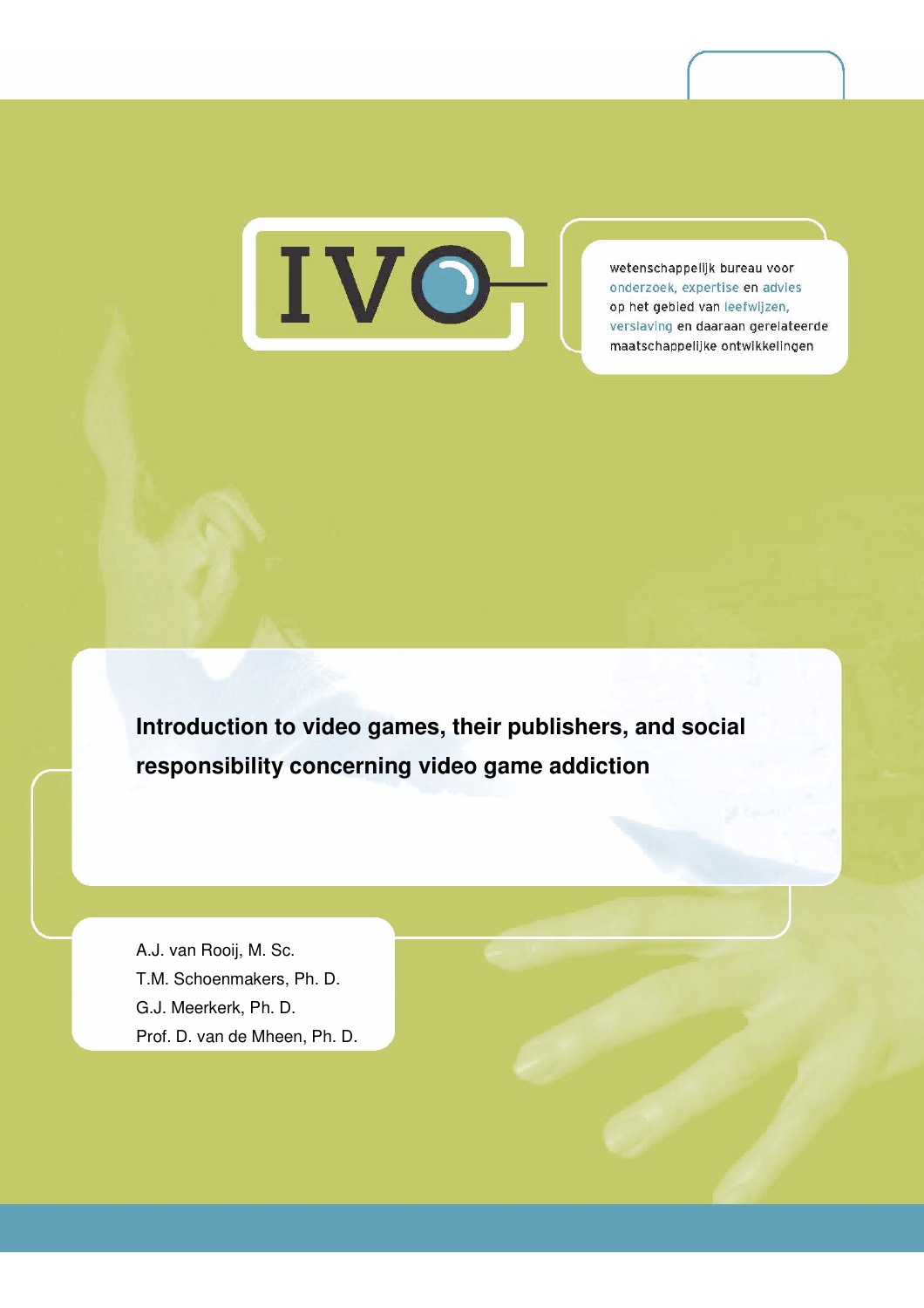# **Colofon**

Introduction to video games, their publishers, and social responsibility concerning video game addiction

### IVO

Heemraadssingel 194 3021 DM Rotterdam

- t: 010 4253366
- f: 010 2763988
- e: secretariaat@ivo.nl
- w: www.ivo.nl
- © IVO, 2009

A.J. van Rooij, M.Sc., T. Schoenmakers, Ph. D., G.J. Meerkerk, Ph.D, Prof. D. van de Mheen, Ph.D.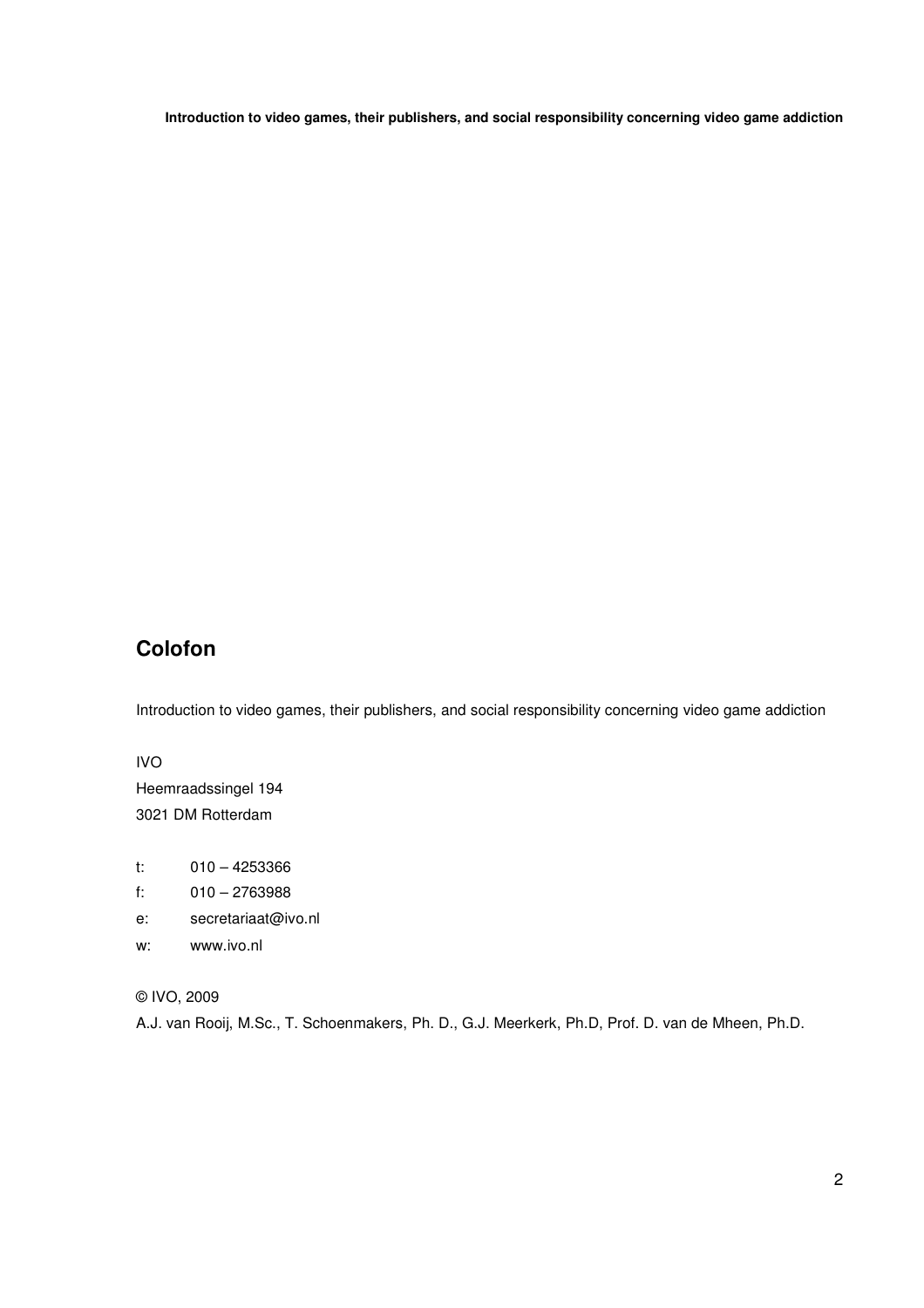# Index

| 2. WHO ARE THE MAJOR STAKEHOLDERS IN THE GAME INDUSTRY, BOTH DUTCH AND INTERNATIONAL? 15 |  |
|------------------------------------------------------------------------------------------|--|
|                                                                                          |  |
|                                                                                          |  |
|                                                                                          |  |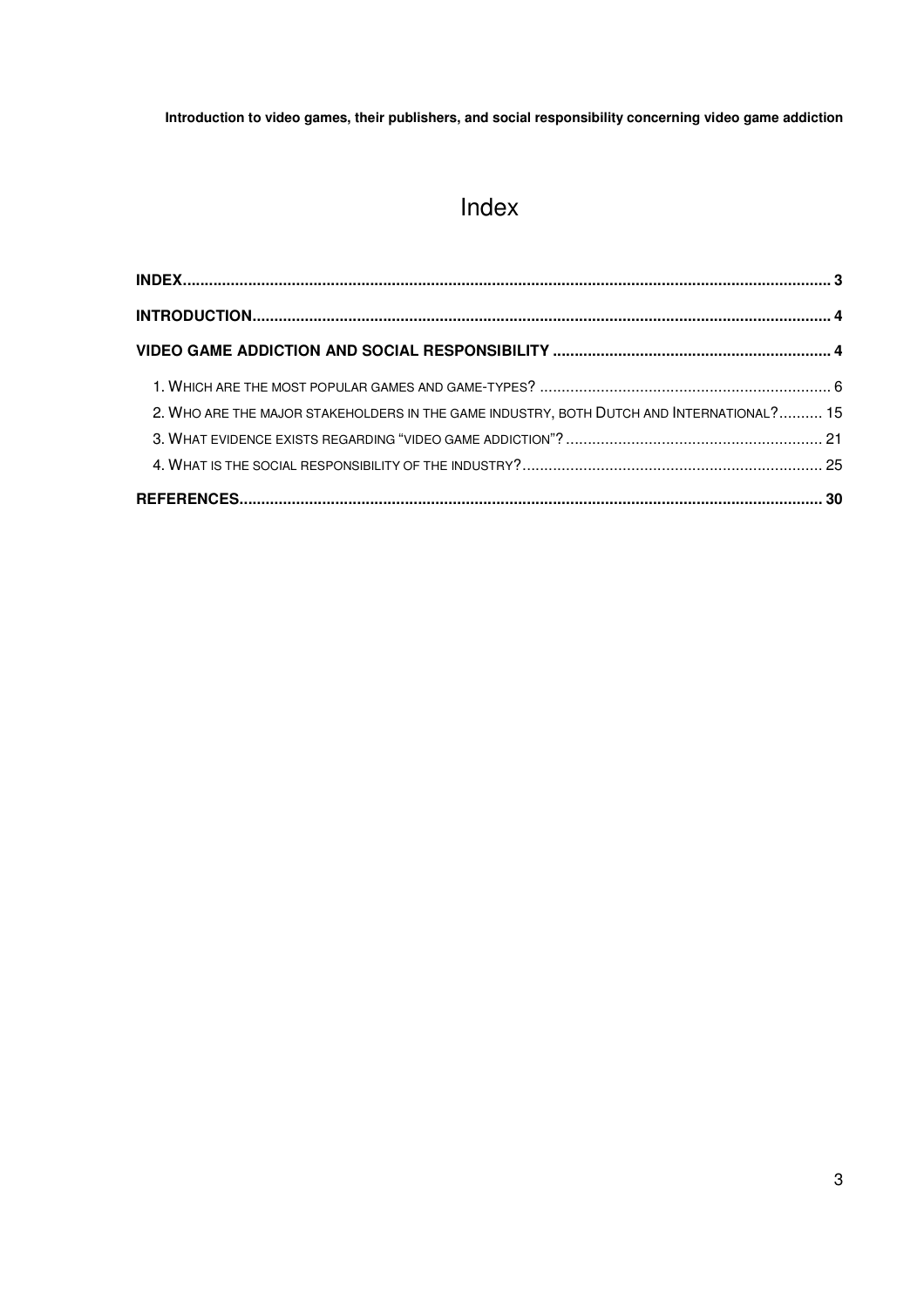# Introduction

In recent years, a multitude of signals have started originating both from practice and scientific research that video games, especially online video games, can be associated with a form of compulsive behavior that strongly resembles addiction. The current report summarizes state-ofthe-art research in the field of video game overuse or 'addiction' and explores the social responsibility of the video game industry with regard to this topic.

# Video Game Addiction and Social Responsibility

Over a period of thirty years, video games have evolved from Pacman to massively populated three-dimensional virtual environments. Sales for the Dutch video game-development industry are closing in on a billion Euros in 2007. This means video game development has already surpassed the Dutch movie industry.

Video games are also rapidly becoming more diverse. The game industry is currently actively opening up new markets: young children, girls (traditionally games were very male oriented), and the elderly. Case in point is the success of the Nintendo Wii, a very easily controllable console system aimed at a more casual audience (sold out for months on end in 2008). As a result of these developments, large differences now exist between popular game types. Experiences vary from endless gameplay in virtual worlds such as World of Warcraft, bloody shoot outs with terrorists in Counterstrike, and the innocence of virtual bowling on the Nintendo Wii.

Research by IVO, such as the Monitor Internet and Youth presented in 2007 (Van Rooij & Van den Eijnden, 2007), confirms that video gaming (gaming) is a popular activity. Over 70% of children between the ages of 10 and 15 play an online game on a weekly basis while almost 60% play offline game at least once a week. Other recent research by IVO (Van den Eijnden, Van Rooij, & Meerkerk, 2007) shows that patterns of game over-use or 'compulsive use' (Meerkerk, Van den Eijnden, Vermulst, & Garretsen, 2009) indeed develop in some gamers. Signals from professional addiction care confirm this. For instance, in 2008 the Smith and Jones Clinic opened a second specialized location for in-house treatment of an additional 50 game addicts (ANP, 2007). Because of these signals from practitioners, some scientists are even arguing in favor of creating an official diagnosis for "video game addiction" (AMA, 2006; Block, 2008; CSPH, 2007).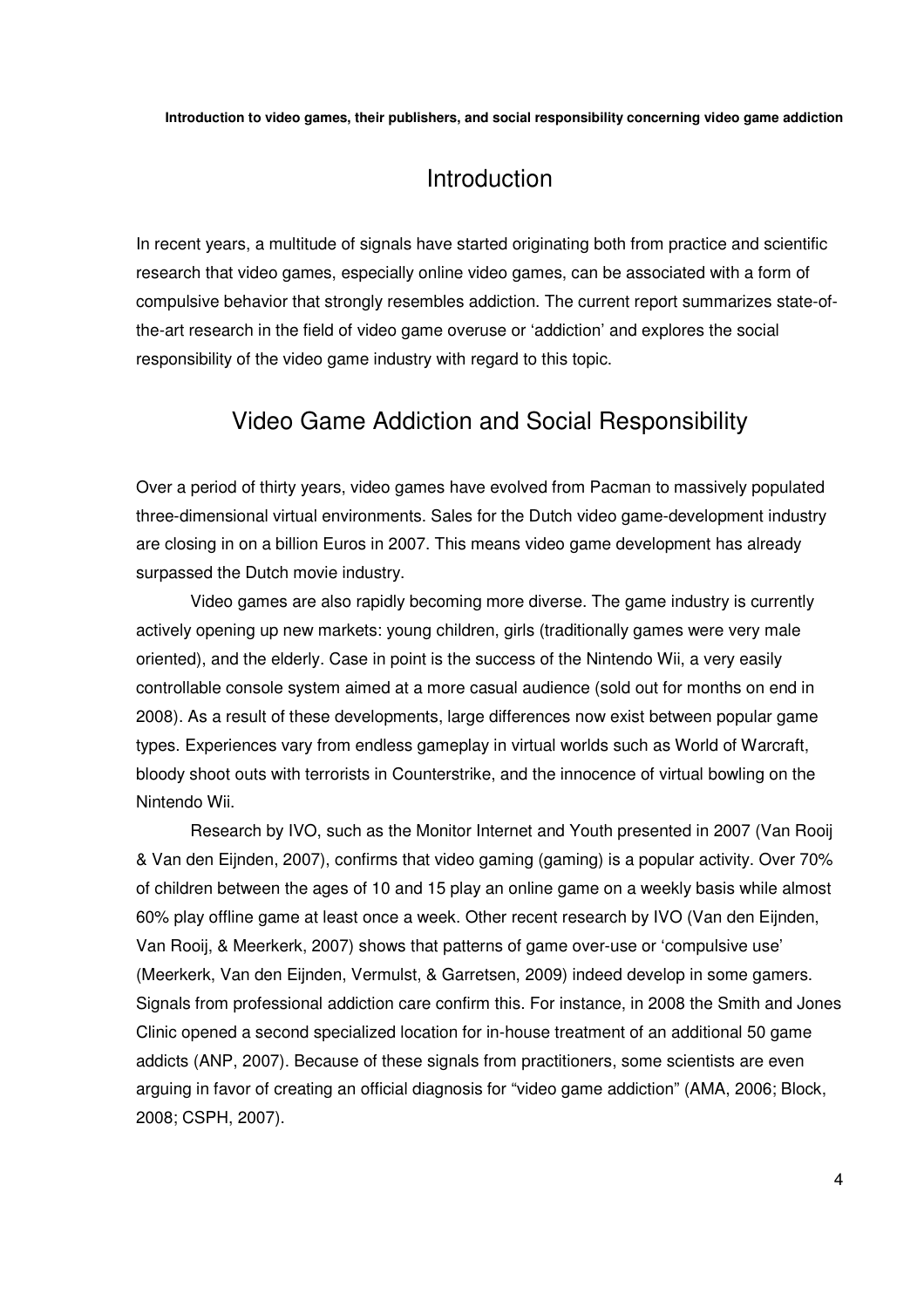While the debate on the existence of 'video game addiction', its potential diagnosis, and prevalence / incidence is likely to continue for a while, it is clear that some people exhibit a pattern of over-use. This brings up the following question – if games can lead to a pattern of over-use, should the gaming industry consider this when designing games?

The current review summarizes state-of-the-art of research in the field of video game over use or 'addiction', gives an overview of the industry behind video games, and explores the question of social responsibility for this industry. In order to reach this goal, the following research questions will be answered.

- 1. Which are the most popular videogames and game-types?
- 2. Who are the major stakeholders in the game industry, both Dutch and International?
- 3. What evidence exists regarding the existence of "video game addiction"?
- 4. What is the (social) responsibility of the video-game industry with regard to prevention of video games overuse?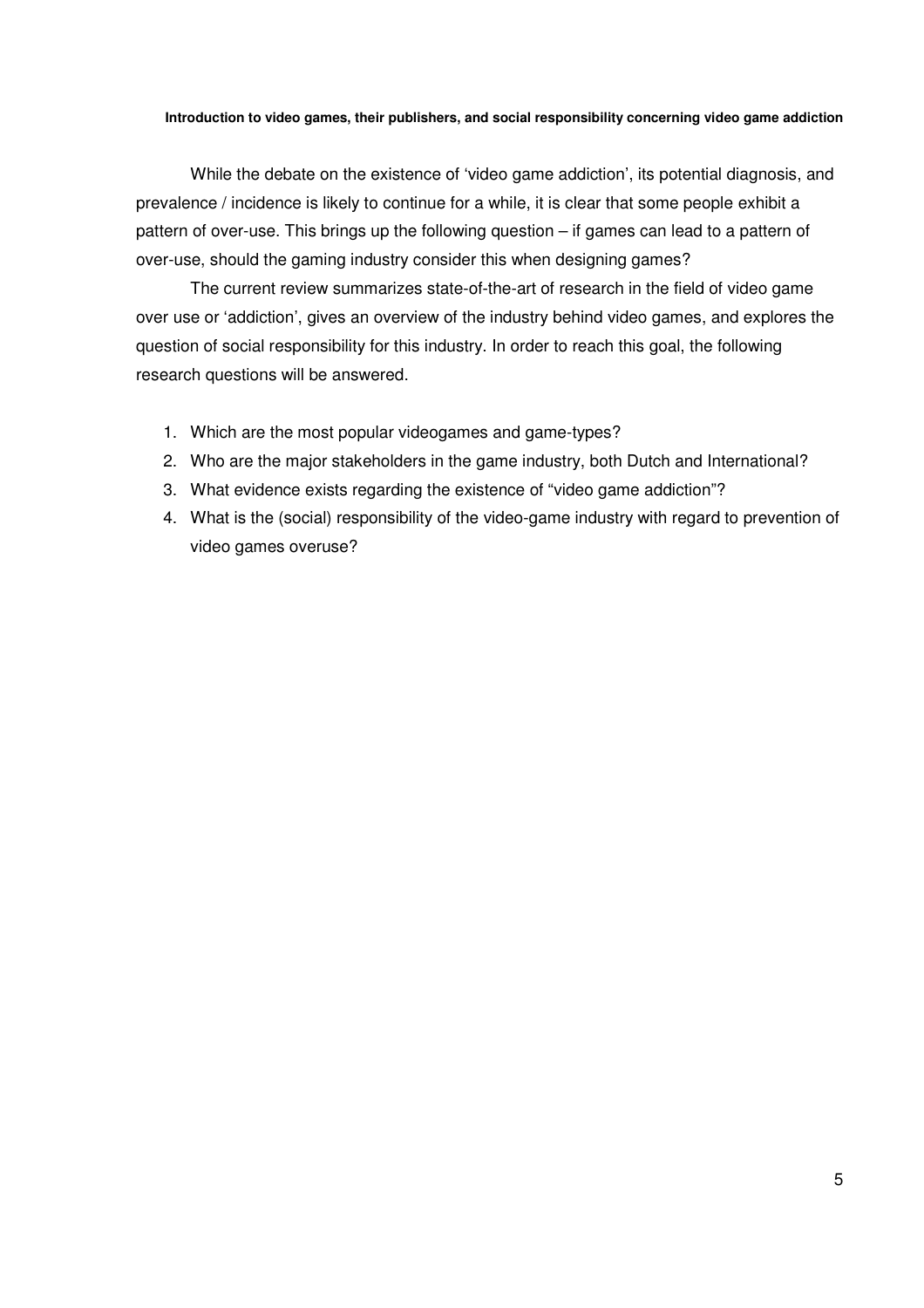## 1. Which are the most popular games and game-types?

The most popular games will have the largest influence on the public. The following analysis will take a pragmatic approach to mapping out the most popular gametypes and systems. The emphasis will be placed on providing some background on top-games instead of trying to be exhaustive. This approach fits well with the overall nature of the video game industry, where a few multi-million copy-selling game-franchises generate large profits while smaller developers try to survive.

### **Method**

A survey by eBizMBA, an online knowledge base, is utilized to determine the most popular game websites as off June 2008 (individual game sites, publisher sites, retailers, and online 'pop' games sites are excluded from their list). The eBizMBA survey utilizes a mixture of independent internet traffic tracking machines such as Inbound Links, Google Page Rank, Alexa Rank, and U.S. traffic data from Compete and Quantcast to establish the number of visitors (eBizMBA, 2008). The top five of those websites is surveyed for game systems and game types. Additionally, a game ranking site is utilized to find the current most popular games (Game Rankings, 2008). Reviews are used instead of sales data since reliable independent sales data are not available for some popular games due to the subscription based business models. Only mutually independent websites that focus on journalism were included. Table 1 summarizes the top five most popular websites below.

|   |                   | Organisation       | Monthly visitors <sup>a</sup> |
|---|-------------------|--------------------|-------------------------------|
|   | IGN.com           | <b>IGN</b>         | 5.200.000                     |
| 2 | Gamespot.com      | C-Net              | 4.100.000                     |
| 3 | Gamesradar.com    | GamesRadar UK      | 1.900.000                     |
| 4 | UGO.com           | <b>UGO Network</b> | 1.700.000                     |
| 5 | Yahoo Games       | Yahoo!             | 1.200.000                     |
|   | $a$ Quantcast.com |                    |                               |

### **Table 1: Top five most popular western video game websites**

6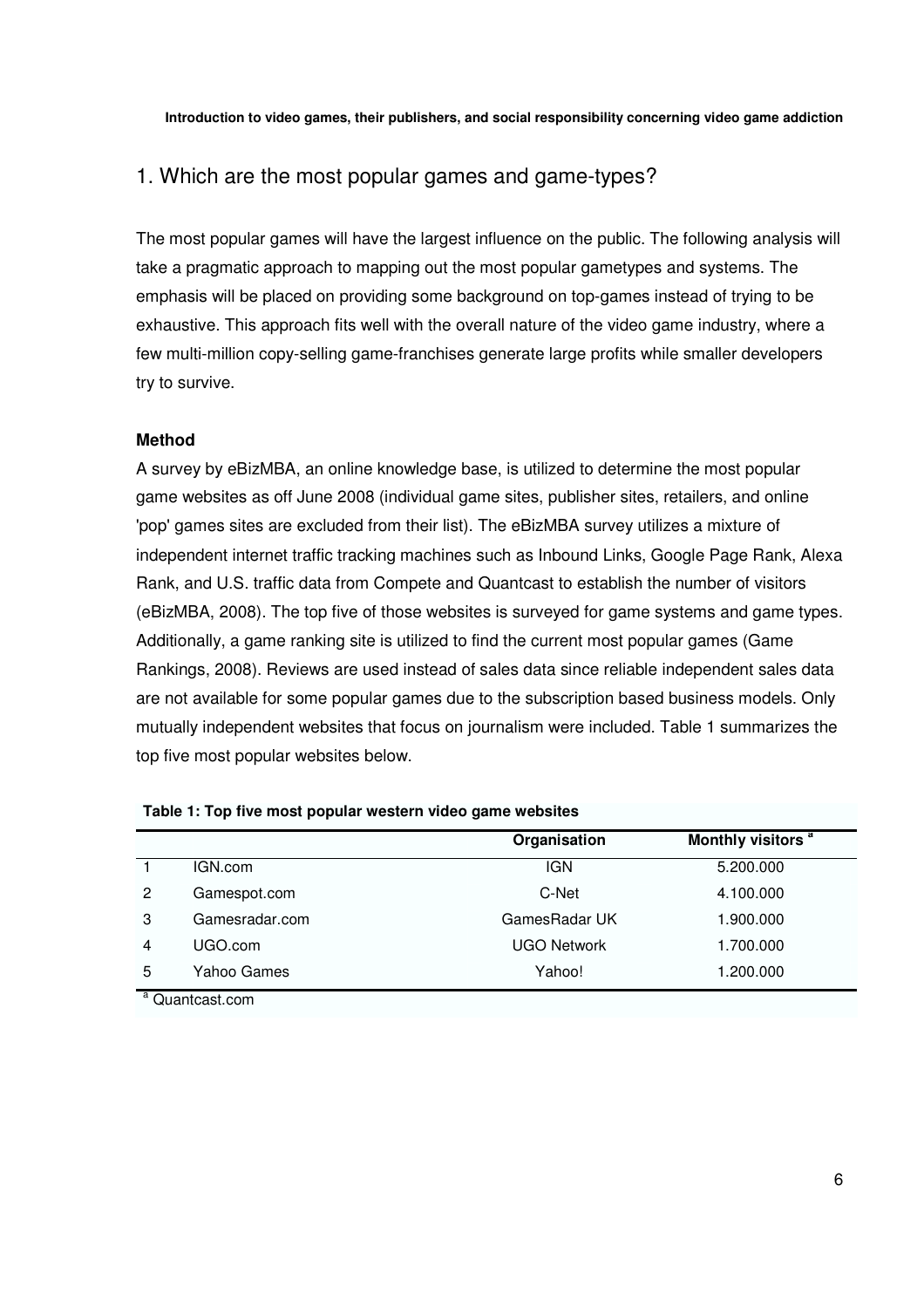### **Results**

Video games are invariably played on a video game system or platform. Traditionally, those systems for home use are divided into personal computer (PC) and video game 'console' systems. A video game console is little box that accepts standardized game cartridges and, more recently, DVD's or blue-ray discs that contain games. Consoles are generally designed to be connected to a television, with the exception of hand held systems such as the Game Boy.

Obviously, both consoles and pc gaming have been steadily developing since the commercial introduction of the first video game console (Magnavox Odyssey in 1972). The market for game consoles is heavily competitive, which is why new game console models tend to be released close to each other. Table 2 summarizes the current main page coverage of game systems by the five leading western video game websites.

| <b>System</b>                 | <b>Producer</b> | Generation <sup>a</sup> | <b>IGN</b>                | Gamespot                  | Gamesradar                | <b>UGO</b> | Yahoo          |
|-------------------------------|-----------------|-------------------------|---------------------------|---------------------------|---------------------------|------------|----------------|
| Personal Computer             |                 |                         | $\boldsymbol{\mathsf{x}}$ | X                         | $\boldsymbol{\mathsf{x}}$ | X          | X              |
| (PC)                          |                 |                         |                           |                           |                           |            |                |
| Wireless / Mobile             |                 |                         | X                         |                           |                           | X          |                |
| PC - web browser /            |                 |                         |                           |                           |                           |            |                |
| java                          |                 |                         |                           |                           |                           |            |                |
| <b>Xbox 360</b>               | Microsoft       | 7th gen.                | X                         | $\boldsymbol{\mathsf{x}}$ | X                         | X          | X              |
| Playstation 3                 | Sony            | (2004)                  | X                         | X                         | X                         | X          | $\pmb{\times}$ |
| Wii                           | Nintendo        |                         | $\boldsymbol{\mathsf{x}}$ | X                         | X                         | X          | X              |
| DS (dual screen)              | Nintendo        |                         | $\boldsymbol{\mathsf{x}}$ | X                         | X                         | X          | X              |
| <b>PlayStation Portable</b>   | Sony            |                         | X                         | X                         | X                         | X          | X              |
| Xbox                          | Microsoft       | 6th gen.                |                           |                           | X                         | X          | $\mathsf{x}$   |
| Playstation 2                 | Sony            | $(1998 - 2006)$         | X                         | X                         | X                         | X          | X              |
| Gamecube                      | Nintendo        |                         |                           |                           | X                         | X          | X              |
| Gameboy Advanced              | Nintendo        |                         |                           |                           |                           |            | X              |
| $\overline{a}$ $\overline{a}$ |                 |                         |                           |                           |                           |            |                |

**Table 2: Main page coverage of game platforms, retrieved august 2008** 

<sup>a</sup> Based upon History of Video Games (Anonymous, 2008b)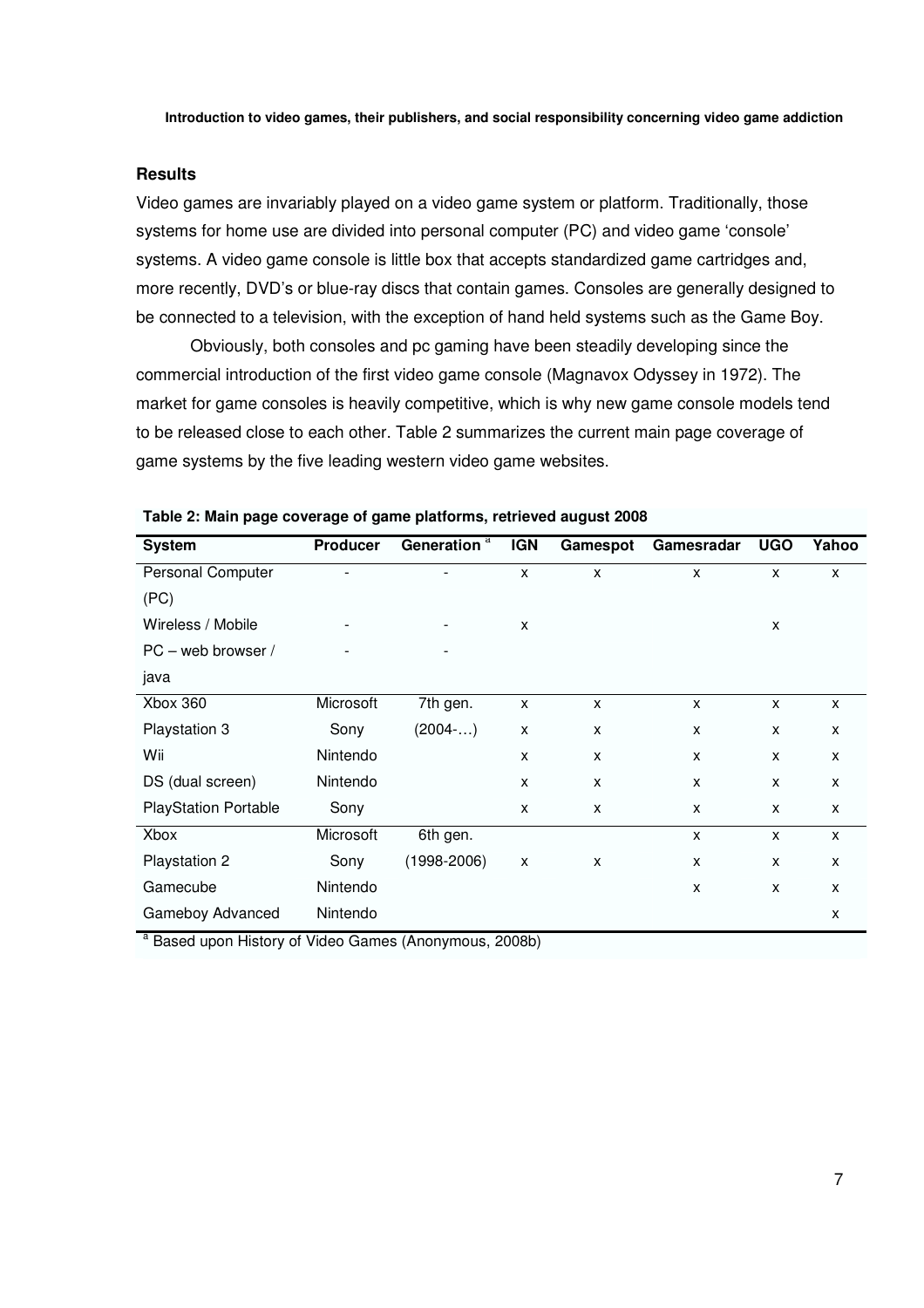### **Video game consoles**

Table 2 shows that while the sixth generation of consoles is slowly phasing out, its champion – the widely successful Playstation  $2 -$  is still hanging on. Apart from the obvious upgrades such as high definition graphics, the current seventh generation of video game consoles introduces two important new features to the general public.

Firstly, controlling games is rapidly becoming easier. Take the Nintendo Wii for example. After fighting an uphill battle against competitors for a while, Nintendo decided on a new strategy. Rather than compete on high quality graphics, Nintendo's Wii focuses on new types of game play experience and new ways of controlling the console. The basic Wii model comes complete with a motion sensitive nun-chuck controller that allows the user to control games in a new way. One can play a bowling game by actually making a bowling motion with the right arm while holding the controller, or play a fitness game by jumping while holding the controller.

Secondly, online (and wireless) functionality is now available in the three major console systems (PS3, Wii, Xbox360) and to a limited extent also in the two handheld systems (PSP and DS) systems. This allows multiplayer gaming over the internet, downloading new content for games or even downloading entire games. Microsoft took the lead early on by offering the paid Xbox Live service. This unified online service for all its games was very successful and has now been emulated by both Sony, and to a lesser extent Nintendo (Iwatani Kane, 2008).As of 2008 there are some signals that Sony (Jordan, 2008) is taking back market share rapidly with its free service. The following table summarized the introduction of online gaming services.

| <b>Service</b>               | <b>Developer</b> | <b>Introduction</b> | <b>System</b>                |
|------------------------------|------------------|---------------------|------------------------------|
| Xbox Live                    | Microsoft        | 2002                | Xbox, Xbox 360               |
| Nintendo Wi-Fi Connection    | Nintendo         | 2005                | Wii, DS                      |
| <b>PlayStation Network</b>   | Sony             | 2006                | PS3, PSP                     |
| Various (using the Internet) |                  | 1990's              | Personal Computer & Notebook |

**Table 3: Introduction of the online gaming services**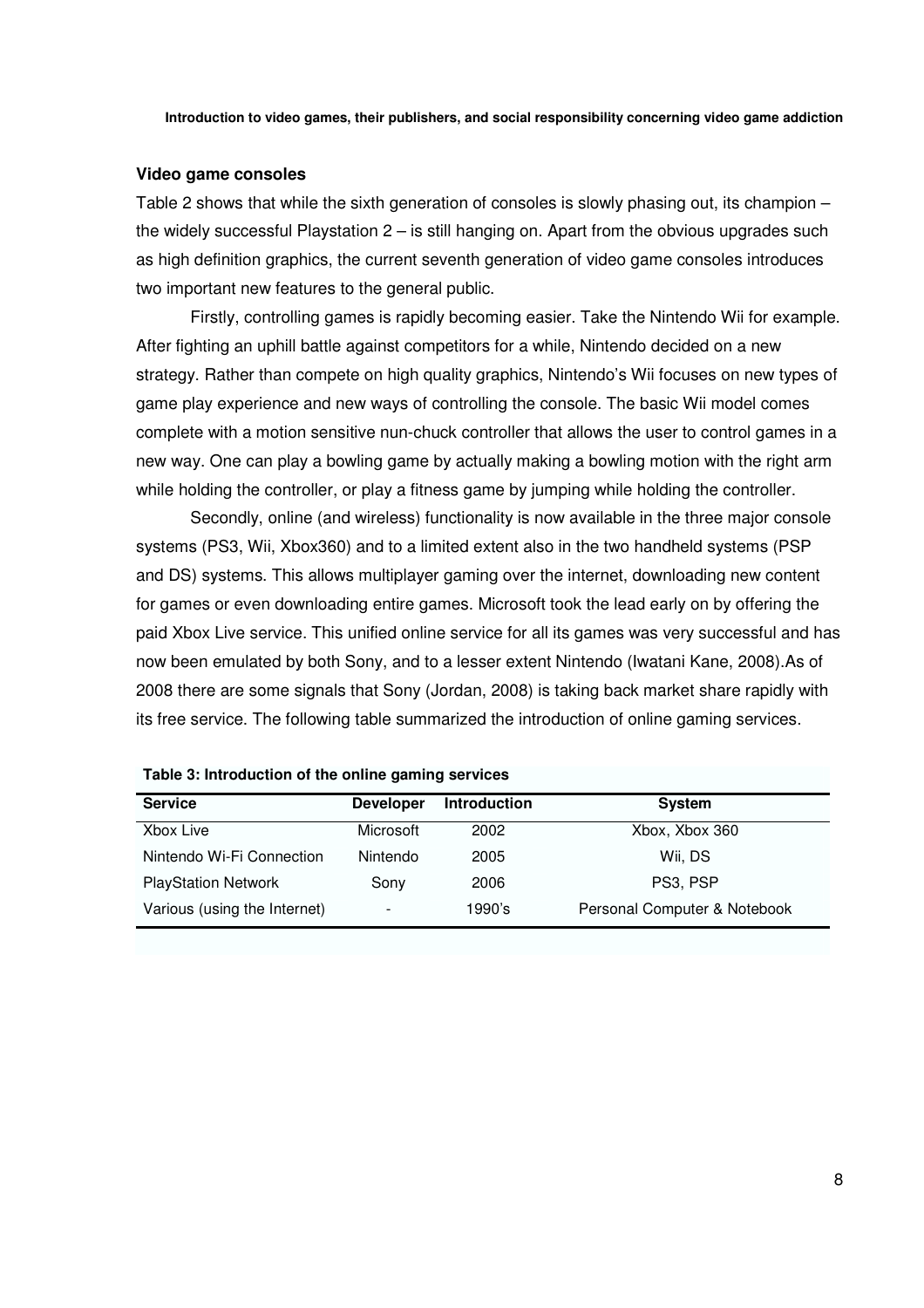### **Personal Computer & wireless gaming**

The main difference between consoles and pc gaming is that improvement and change in PC's is far more continuous than in console systems. Every PC user can construct and customize his or her system from the component level up, while console users have to deal with pre-made (black) boxes. While this requires slightly more knowledge about computers, it has been gradually getting a lot easier for the average consumer to install and use a PC for gaming. The current 'average' PC gamer will most likely have a system that is somewhere in the middle between the 6th and 7th generation console systems in terms of hardware performance.

Console systems have been adding multiplayer functionality at a rapid pace in the last decade. While interesting, it is based entirely upon copying the success of the personal computer in this area. Following the widespread introduction of the internet in the nineties, a variety personal computer games began to incorporate network multiplayer capabilities. One of the earliest games with such capabilities is Doom, one of the most well known 'first person shooter games' which provided network play for 2 to 4 users.

During the 1990's, PC games began to utilize the network possibilities offered by the internet which resulted in a wide variety of games that could connect to each other over the internet. As a result of these developments a variety of old game genres could be played a new ways – such as death-matches in Doom. But equally as interesting – a variety of new game types emerged that were entirely based upon online play. Most notable examples are the development of persistent online worlds and small browser based games.

On a more recent note – mobile telephones and organizers are becoming sophisticated enough to run more than the simple games that they used to contain. Especially the Iphone, which was released halfway through 2008 in the Netherlands, is certainly video game capable with its large multi-touch screen, software support for additional programs and excellent sound. With this development, it seems a new market has opened, which will be undoubtedly be developed further over the coming time. In some ways wireless gaming can be considered the hand-held console version of the personal computer, as mobile phones and organizers improve at a continuous pace due to the large number of suppliers.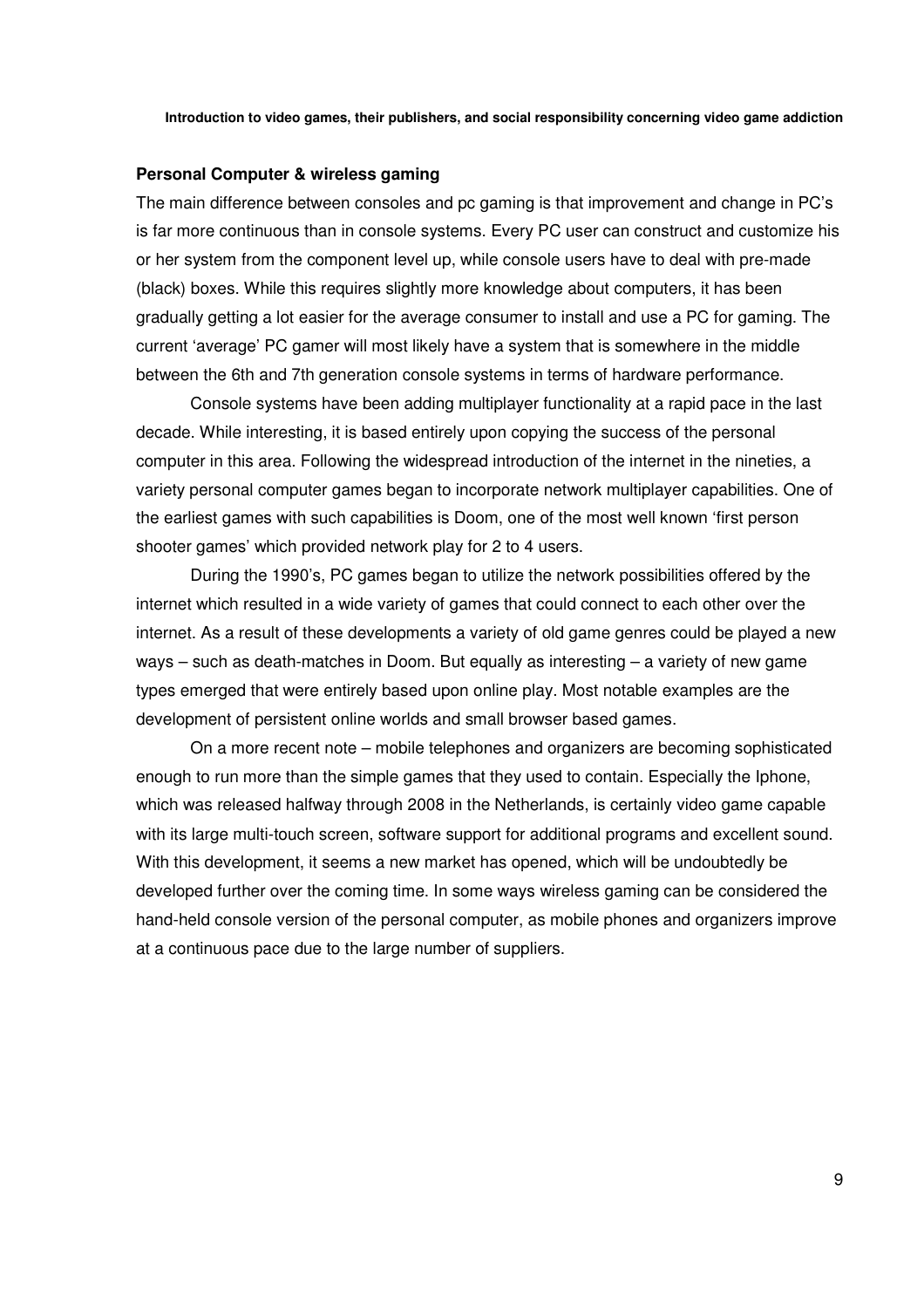### **Game Genres**

Table 4 summarizes some of the currently popular game genres. It is hard to make an exhaustive list of game genres because crossovers are frequent. For example, Portal, a game mentioned in the table, is a quite innovative kind of puzzle game because it creates threedimensional puzzles the player actually has to walk around in. In doing so it resembles a first person 'shooter' though. Same goes for the popular Grand Theft Auto, in which the lead character drives around and does a lot of shooting – it resembles both third person shooters and racing games but is still generally classified as an action-adventure game.

|  |  |  |  | Table 4: Popular game genres as surveyed from the big five gaming sites (inclusion: mentioned on three sites) |
|--|--|--|--|---------------------------------------------------------------------------------------------------------------|
|--|--|--|--|---------------------------------------------------------------------------------------------------------------|

|              | <b>IGN</b>   | Game               | Games        | <b>UGO</b>   | Yahoo        | Description                                      | Examples           |
|--------------|--------------|--------------------|--------------|--------------|--------------|--------------------------------------------------|--------------------|
|              |              | spot               | radar        |              |              |                                                  |                    |
| Shooters     | $\mathsf{x}$ | $\mathsf{x}$       | $\mathsf{x}$ | $\mathsf{x}$ | $\mathsf{x}$ | First person, third person, or tactical shooting | Doom, Quake,       |
|              |              |                    |              |              |              | games                                            | Unreal             |
| Role Playing | X            | X                  | X            | $\pmb{\chi}$ | X            | Traditional and online multiplayer games         | Final Fantasy,     |
|              |              |                    |              |              |              | primarily driven by character development.       | World of           |
|              |              |                    |              |              |              |                                                  | Warcraft           |
| Strategy     | X            | X                  |              | X            | X            | Strategy oriented (top down) games of the real   | Command and        |
|              |              |                    |              |              |              | time or turn based kind, resembles a mix of      | Conquer,           |
|              |              |                    |              |              |              | 'playing with plastic soldiers' and chess        | Starcraft          |
| Adventure    |              | X                  | X            |              | X            | Allows the player to follow through a specific   | <b>Metal Gear</b>  |
|              |              |                    |              |              |              | storyline or adventure                           | Solid 4,           |
|              |              |                    |              |              |              |                                                  | <b>Grand Theft</b> |
|              |              |                    |              |              |              |                                                  | Auto 4             |
| Sports       | $\pmb{\chi}$ | $\pmb{\mathsf{X}}$ | X            | $\pmb{\chi}$ | X            | Various types of games based upon sports         | Fifa Soccer,       |
|              |              |                    |              |              |              | (soccer, football, etcetera)                     | <b>NHL 09</b>      |
| Racing       | X            | $\mathsf{x}$       | X            |              | X            | Various games that involve high speed racing     | Need For           |
|              |              |                    |              |              |              | (generally in cars)                              | Speed,             |
|              |              |                    |              |              |              |                                                  | Nascar Racing      |
| Fighting     | X            | X                  | X            |              | X            | 2 and 3 dimensional games based on virtual       | Streetfighter,     |
|              |              |                    |              |              |              | hand to hand combat                              | Soulcalibur 4      |
| Simulations  | X            | X                  |              |              | X            | Alls kinds of simulations: flight / machines,    | The Sims 2         |
|              |              |                    |              |              |              | real-life, pets, etcetera.                       |                    |
| Puzzle       | X            | X                  |              |              | X            | Games that are based mainly upon problem         | Portal, Brain      |
|              |              |                    |              |              |              | solving                                          | Academy            |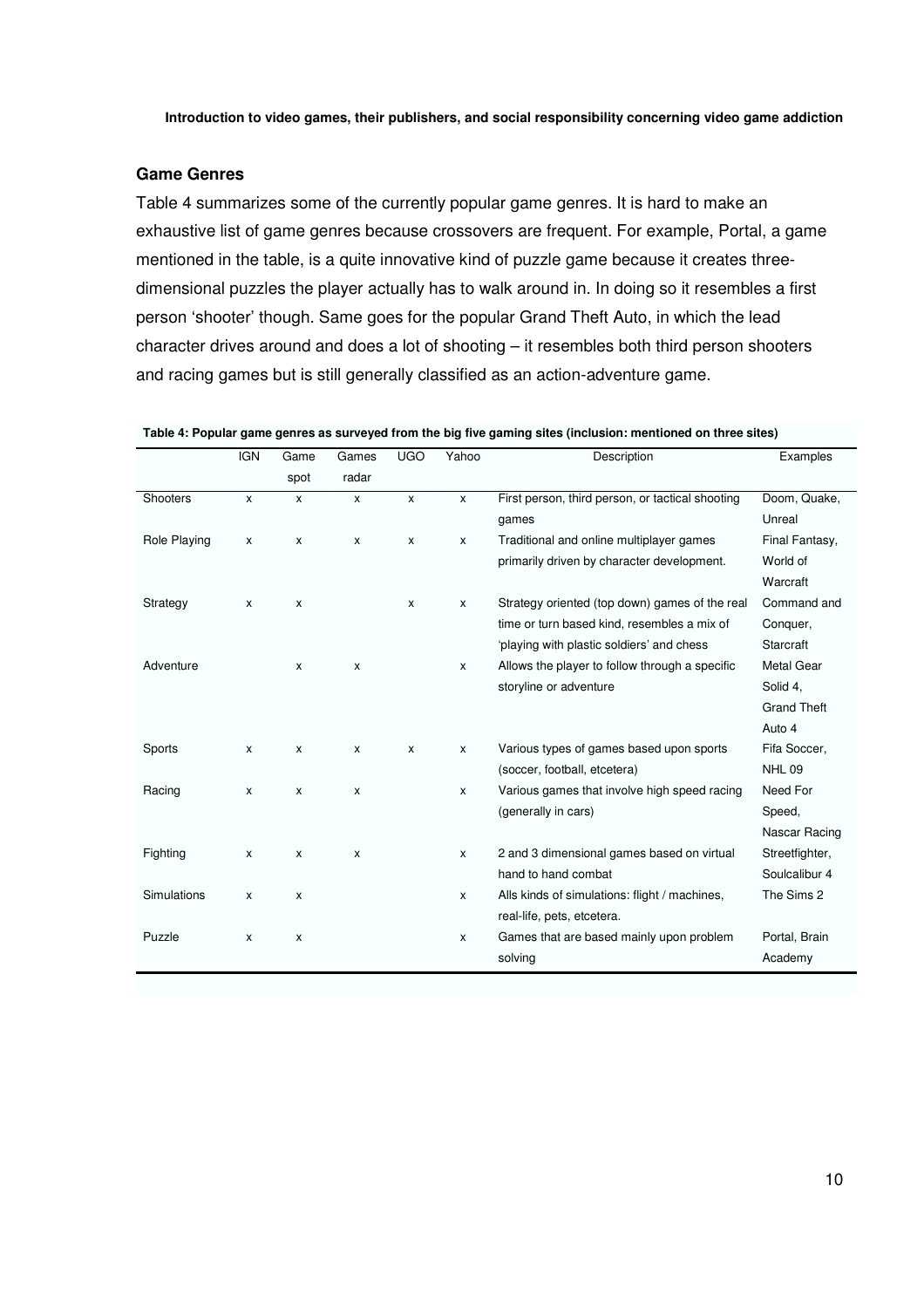Obviously the previous table is not exhaustive. The game genres that did not make it in were the following: platform, gambling, card-battle, educational, party games, and music / rhythm games. The last three are of interest due to their recent quick rise in popularity. Firstly, both educational games and party games fit the Wii's marketing strategy well and have been gaining market share pushed by that console. Furthermore, they open up an underdeveloped market – the videogame can and will be utilized further as both an education tool and as 'group' entertainment. Music and rhythm games seem to be on a strong rise over the last two years as well. In these games the player can use a fake (plastic) instrument to follow the rhythm of the music by pressing the right button at the right time, thus emulating the feeling of really playing an instrument. It is currently (2008) hard to find a game store where no Guitar Hero or Rockband console is set up for play testing.

### **Modes of playing**

Given the rapid developments in the area of online gaming, the mode of gaming has to be included when looking at games. Mode refers to the preferred context in which the game is to be played – team (multiplayer) based, single player storyline, parties in the living room, or to play on the internet? Game reviews often note that we are dealing with an 'online sci-fi shooter' or a 'massive online fantasy role playing game'. The following table proposes a distinction in modes of playing that fits well with the current video game market.

|                           | <b>Explanation</b>                                                                      |
|---------------------------|-----------------------------------------------------------------------------------------|
| Single Player (on-        | The most basic type of gaming, single player gaming on a local system. Online single    |
| and offline)              | player utilizes the internet to play single player games on a server, mainly small      |
|                           | browser based games.                                                                    |
| <b>Multiplayer Game</b>   | 'Living Room' setup – Gaming by having multiple people plug a controller into a local   |
|                           | system.                                                                                 |
| <b>Multiplayer Online</b> | Resembles a virtual Living room. Brief gaming sessions in temporary environments,       |
| Gaming                    | often with anonymous co-players though teams (clans, guilds) exist and have active      |
|                           | online communities (oftentimes regulated through forums)                                |
| Massive Multiplayer       | Virtual worlds - persistent worlds where cooperative long term social structures can be |
| Online Gaming             | created; often combined with the genre of Role Playing Games which results in the       |
|                           | popular term 'MMORPG'                                                                   |

### **Table 5: Summary of popular modes of video game playing**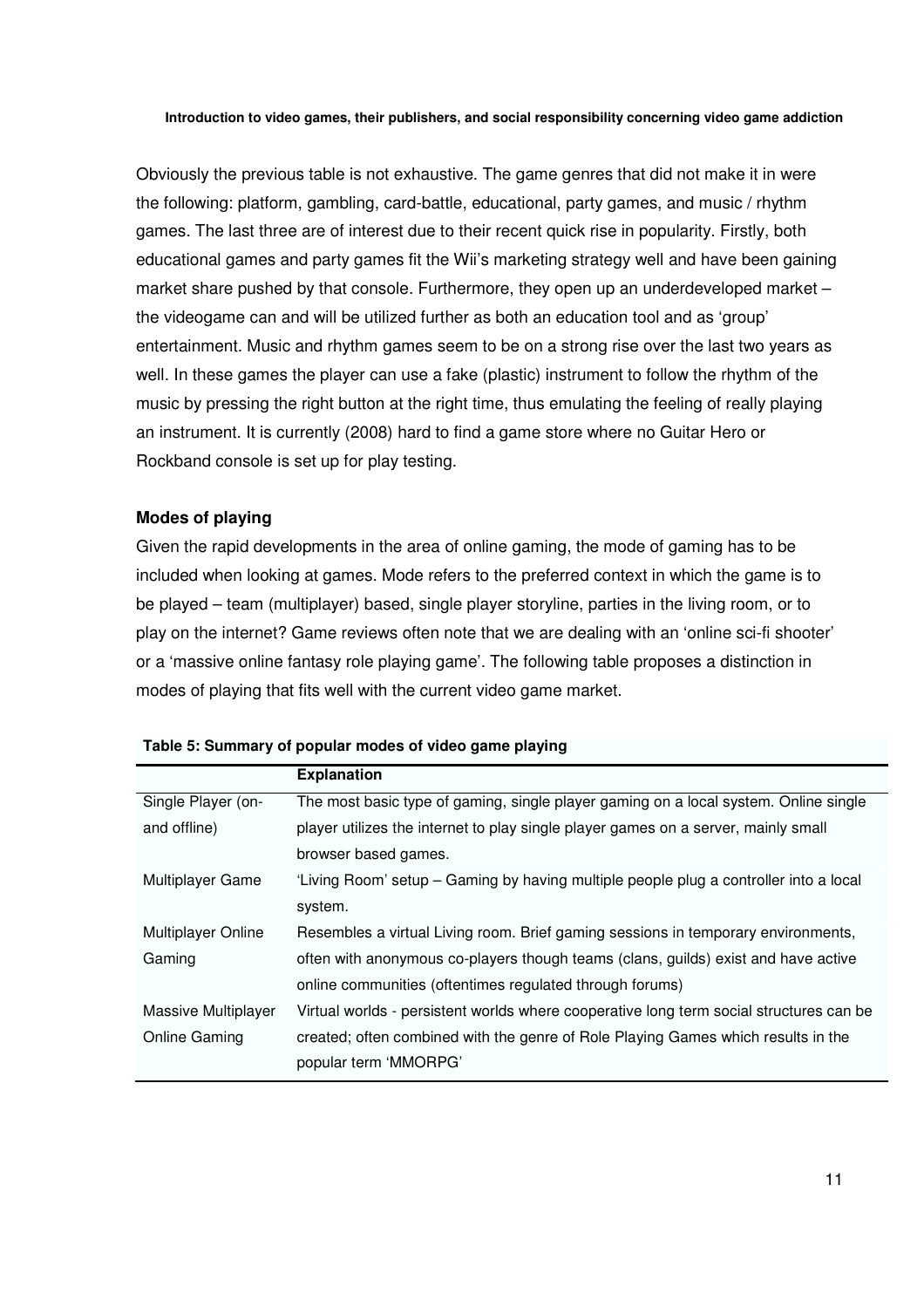### **Popular games in 2007 and 2008**

As noted before, it is currently impossible to map out video game sales completely. This is mainly because some games are currently on a subscription based setup or can be downloaded through services, which means that sales data is basically only available at the game-publisher and it is sometimes not in the publisher's best interest to release this data. However, this does not preclude some educated guesses at popular game types. Reviews, for instance, are publicly available. Review-collecting site Gamerankings.com is utilized to find the 20 highest graded new releases in 2007 and 2008 (minimum of 20 reviews). They are summarized in the following tables 6 and 7 below (multi platform games are combined).

### **Table 6: Top ranking - high profile franchises (Gamerankings.com)**

|                                       | <b>Developer</b>  | <b>Platform</b>   | Mode $a$  | Genre                   |
|---------------------------------------|-------------------|-------------------|-----------|-------------------------|
| Call of Duty 4: Modern Warfare        | Activision        | PC, X360, PS3     | SP, MOG   | Shooter (first person)  |
| The Orange Box (includes Half-life 2, | EA Games          | PC, X360, PS3     | SP, MOG   | Shooter (first person), |
| Portal, and Team Fortress 2)          |                   |                   |           | Puzzle                  |
| <b>BioShock</b>                       | 2K Games          | PC, X360, PS3     | <b>SP</b> | Shooter (first person)  |
| <b>Grand Theft Auto IV</b>            | Rockstar Games    | PS3, X360, PC     | SP, MOG   | Adventure (action)      |
| GRID                                  | Codemasters       | PC, X360, PS3, DS | SP. MG    | Racing                  |
| The Elder Scrolls IV: Oblivion        | Bethesda Software | PC, X360, PS3     | <b>SP</b> | Role Playing Game       |
| Rock Band                             | <b>MTV Games</b>  | X360, PS3, PS2,   | SP, MG    | Music / Rhythm          |
|                                       |                   | Wii               |           |                         |
| <b>Burnout Paradise</b>               | Electronic Arts   | PC, X360, PS3     | SP. MOG   | Racing                  |
| <b>Resident Evil 4</b>                | Capcom            | GC, Wii, PS2, PC  | <b>SP</b> | Shooter (third person)  |
| Guitar Hero II                        | RedOctane         | X360, PS2         | SP, MG    | Music / Rhythm          |

<sup>a</sup> Single player (SP), Multiplayer Gaming (MG), Multiplayer Online Gaming (MOG), Massive Multiplayer Online Gaming (MMOG)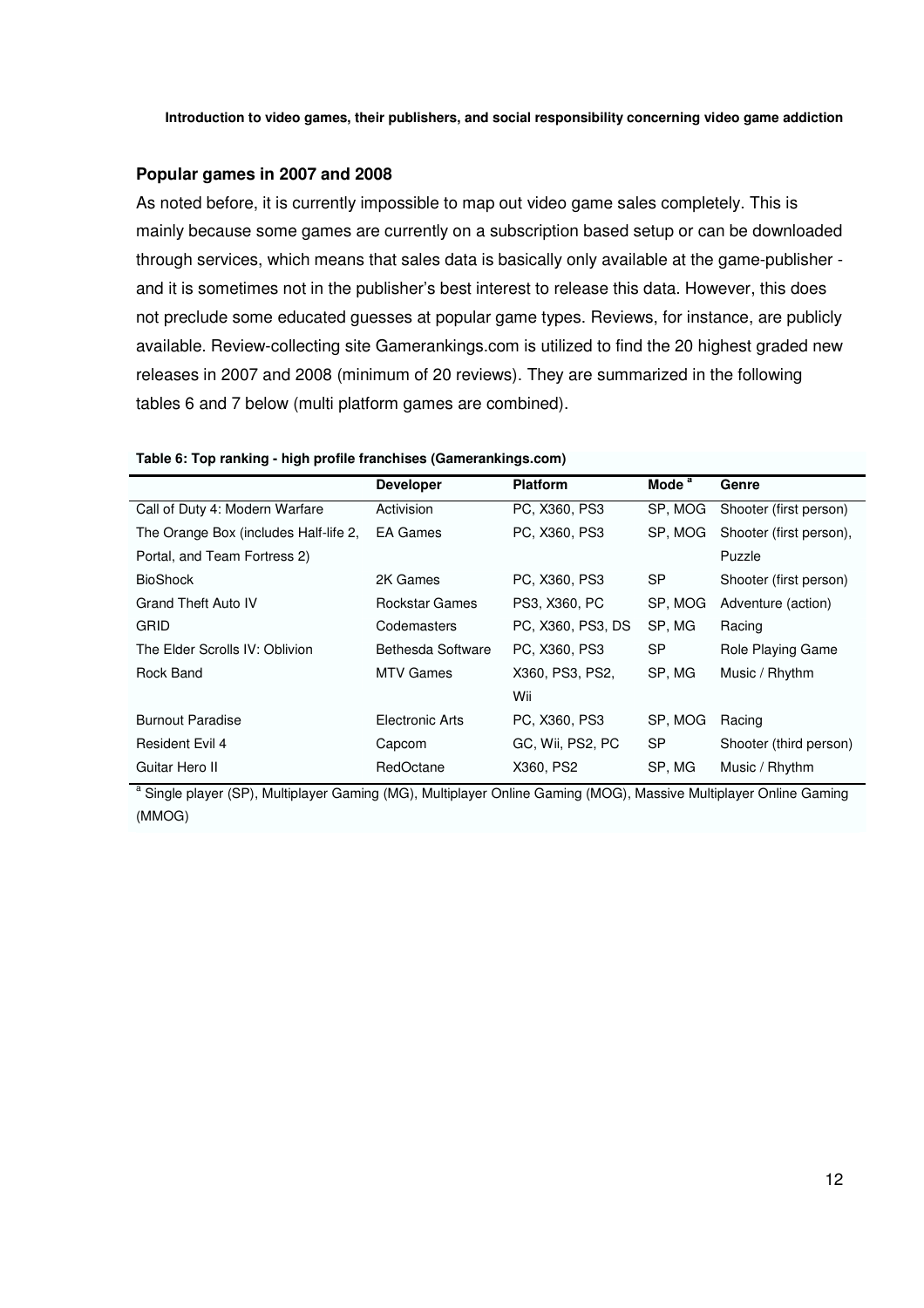|                                 | <b>Developer</b>         | <b>Platform</b>   | Mode <sup>a</sup> | Genre                   |
|---------------------------------|--------------------------|-------------------|-------------------|-------------------------|
| Mass Effect                     | Electronic Arts          | PC, X360          | <b>SP</b>         | Role Playing Game       |
| Ikaruga                         | Treasure                 | X360 (arcade), GC | SP, MOG           | Shooter (scrolling)     |
| Mass Effect                     | <b>Microsoft</b>         | X360, PC          | <b>SP</b>         | Adventure               |
| WoW: The Burning Crusade        | <b>Blizzard</b>          | <b>PC</b>         | <b>MMO</b>        | Role Playing Game       |
| Crysis                          | <b>EA Games</b>          | PC.               | SP, MOG           | Shooter (first person)  |
| Galactic Civilizations II: Dark | Stardock                 | <b>PC</b>         | <b>SP</b>         | Strategy (turn based)   |
| Avatar                          |                          |                   |                   |                         |
| Sins of a Solar Empire          | Stardock                 | <b>PC</b>         | SP, MOG           | Strategy (real time)    |
| Sam & Max Episode 205           | <b>Telltale Games</b>    | <b>PC</b>         | <b>SP</b>         | Adventure (traditional) |
| <b>Braid</b>                    | Number None              | X360              | <b>SP</b>         | Platform                |
|                                 | Inc.                     |                   |                   |                         |
| Halo 3                          | Microsoft                | X360              | SP, MOG           | Shooter (first person)  |
| Geometry Wars: Retro Evolved 2  | <b>Bizarre Creations</b> | X360 (arcade)     | SP, MG            | Shooter (2D)            |
| Rez HD                          | Q Entertainment          | X360 (arcade)     | <b>SP</b>         | Shooter (rail), Rhythm  |
| Metal Gear Solid 4              | Konami                   | PS <sub>3</sub>   | SP, MOG           | Shooter (fps / stealth) |
| MLB 08: The Show                | <b>SCEA</b>              | PS3, PS2, PSP     | SP, MOG           | Sports (baseball)       |
| God of War II                   | <b>SCEA</b>              | PS <sub>2</sub>   | <b>SP</b>         | Adventure (action)      |
| <b>Super Mario Galaxy</b>       | Nintendo                 | WII               | SP, MG            | Adventure (platform)    |
| Super Smash Bros. Brawl         | Nintendo                 | WII               | SP, MOG           | Fighting                |
|                                 |                          |                   |                   |                         |

| Table 7: Top ranking titles - platform-specific (Gamerankings.com) |  |  |  |
|--------------------------------------------------------------------|--|--|--|
|                                                                    |  |  |  |

<sup>a</sup> Single player (SP), Multiplayer Gaming (MG), Multiplayer Online Gaming (MOG), Massive Multiplayer Online Gaming (MMOG)

While it is by no means a complete overview, the previous tables do a nice job in summarizing two opposing forces that characterize the gaming industry at the moment - namely multi platform franchises and 'big' platform specific titles. It is very efficient for game developers to produce titles that can be played across multiple platforms. Since the Xbox, PS3, and PC are comparable in terms of graphics, the effort in transferring the game to another platform ('porting') is much lower than developing a new title. Since the game can be marketed for several platforms at once, the benefits also extend to marketing. With the recent developments in online gaming services on Xbox360 and Playstation 3, online gaming can still be included in the game. Notice that the main multiplatform titles are all very 'casual gamer' oriented though – the games all involve direct action (exception to the rule being Oblivion which is an action-RPG). The main alternative for these massive, large scale titles are the platform specific titles or franchises, which often have the goal of attracting the consumer to a specific platform. Best known is of course the Super Mario franchise, which has been around for decades and is still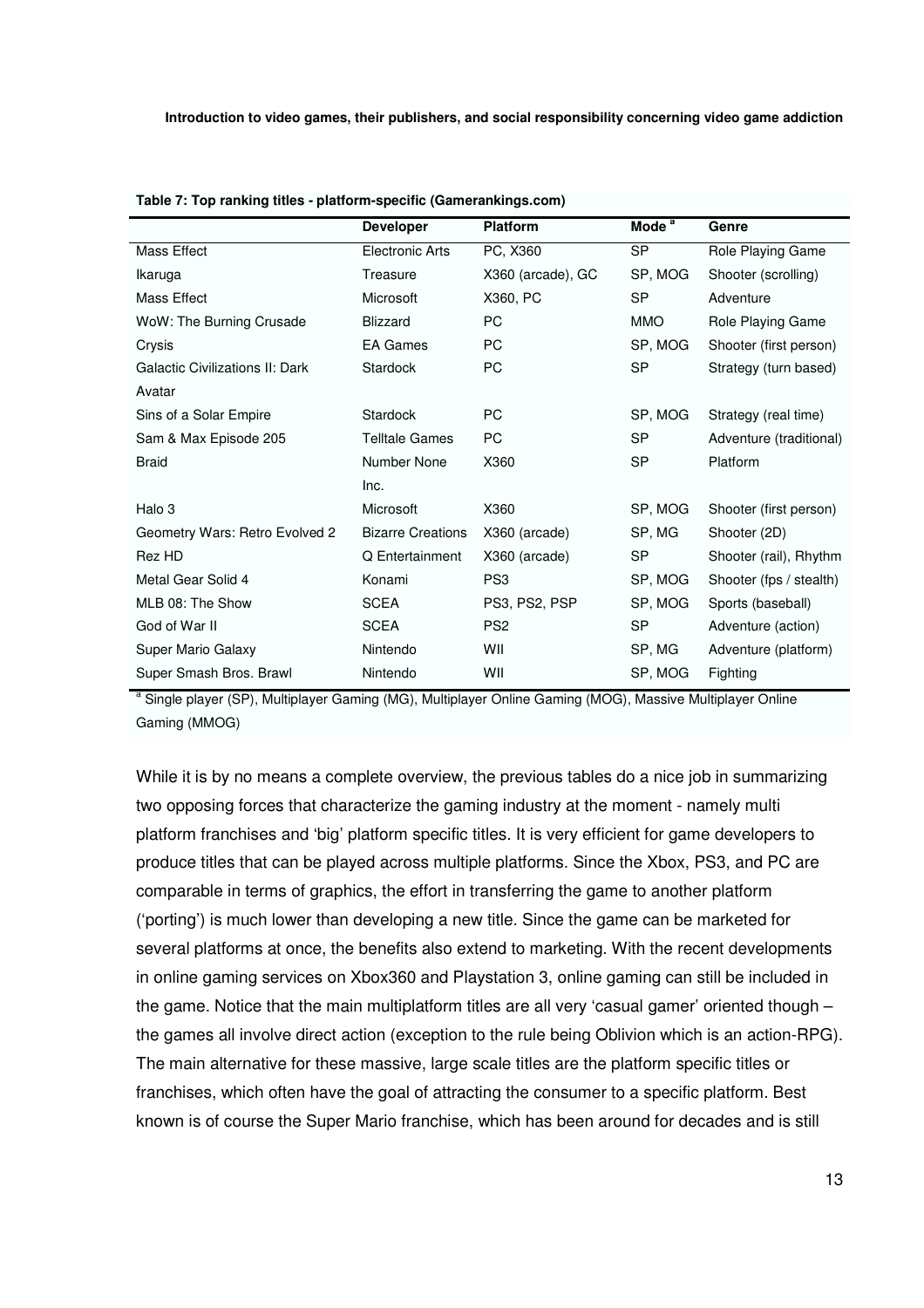going strong on the Wii. Another staple is the widely successful Halo series developed by Microsoft, which is purely available on the Xbox 360 (and installments 1 and 2 on Windows PC's).

Some platforms are better suited for specific game types. Traditionally console systems are well known for platform jumping games (Mario), fighting games (Streetfighter), and other direct action games, while typical PC games tend to be more drawn out and strategic – such as strategy games, and role playing games. Over recent years, the new genre of MMORPG has established a firm foothold in the PC gaming market, while no successful console based MMORPG has yet appeared for various reasons (worse online infrastructure, patching the continuous content updates is harder). Best known is the market-dominating World of Warcraft (and its expansion – Burning Crusade), which is played by over 10 million subscription paying gamers worldwide according to press releases by its developer (Blizzard Entertainment, 2008). Note the various strategy games in the table that are available for PC only. On the other hand, the Xbox 360 Live Arcade service (remember the arcade halls of the past) provides "small" arcade games that can be downloaded through the Xbox Live service.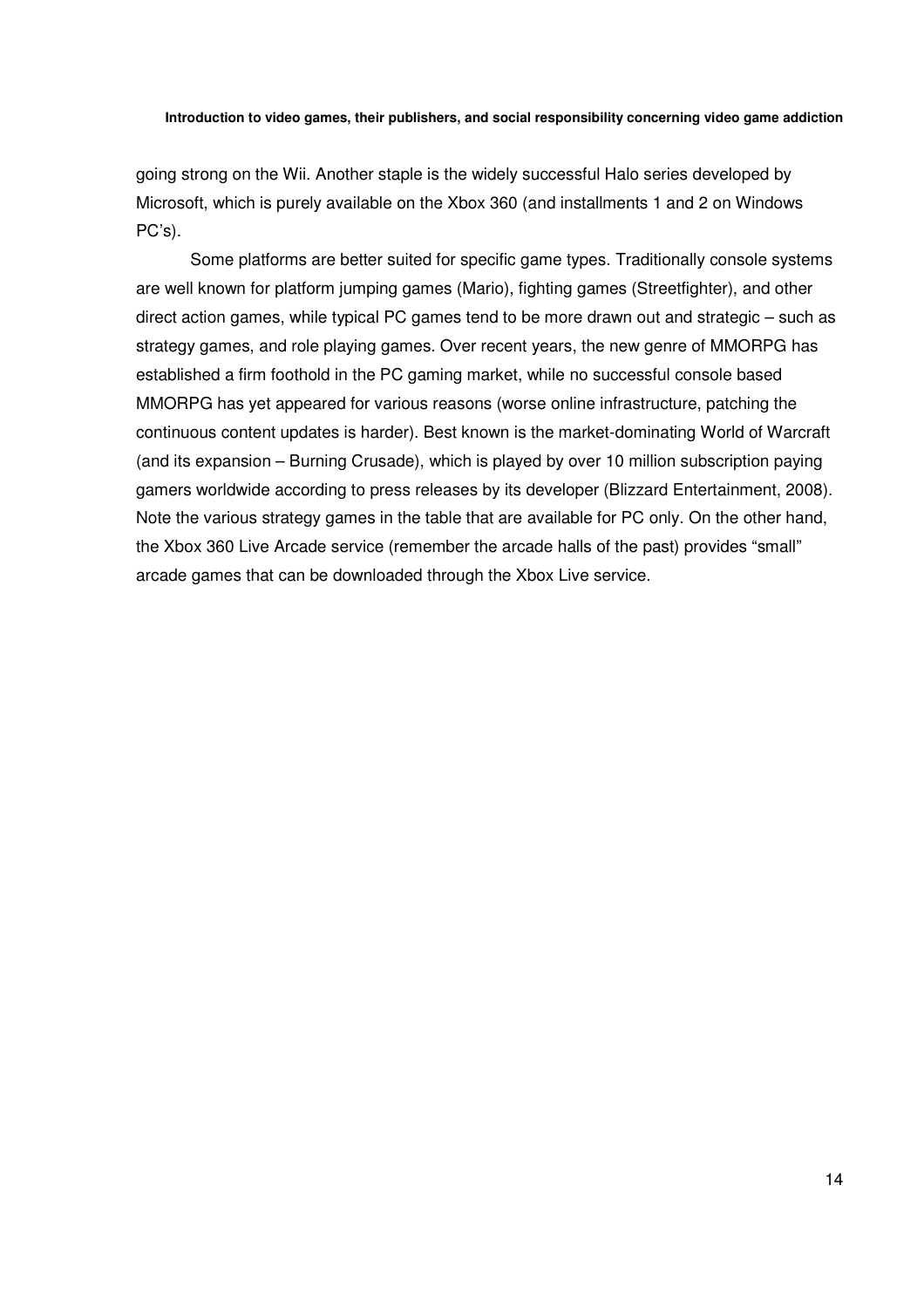# 2. Who are the major stakeholders in the game industry, both Dutch and International?

In the eighties and even in the nineties, very small teams of developers and artists were sufficient to develop a video game. In the wake of fast technological progress, development of games became more and more expensive and intensive. As a result, the European video game market is currently dominated entirely by large North American companies and Asian companies operating through their Western branches (Nintendo, Sony). The video game industry will now be discussed. Given the stated research questions, the main focus will be now placed on the nature of the software development (as opposed to focusing on the hardware side).

### **Method**

A combination of several perspectives will be used to survey the current gaming industry. Firstly, a combination of scientific articles and online media will be used to illustrate the structure of the industry. Secondly, industries tend to organize themselves in order to advance their collective best interest. One example is the American organization ESA (ESA, 2007), whose website can be utilized as a source of information on industry-wide developments.

### **Results**

It is important to understand that several different types of organizations are involved in the process leading up to the arrival of the latest new video games in the living room. There are four basic activities that traditionally make up the production-chain (Cadin & Guérin, 2006; Williams, 2002), namely development, publishing, manufacturing, and distribution. Table 8 provides an overview and illustrates some alternatives to the regular chain. The major console manufacturers (Sony, Microsoft, and Nintendo) play a special role in this process – developers require a form of licensing and are bound to certain restrictions before they are allowed to develop a game for the specific console system. Console games involving nudity do not exist outside of Japan for example.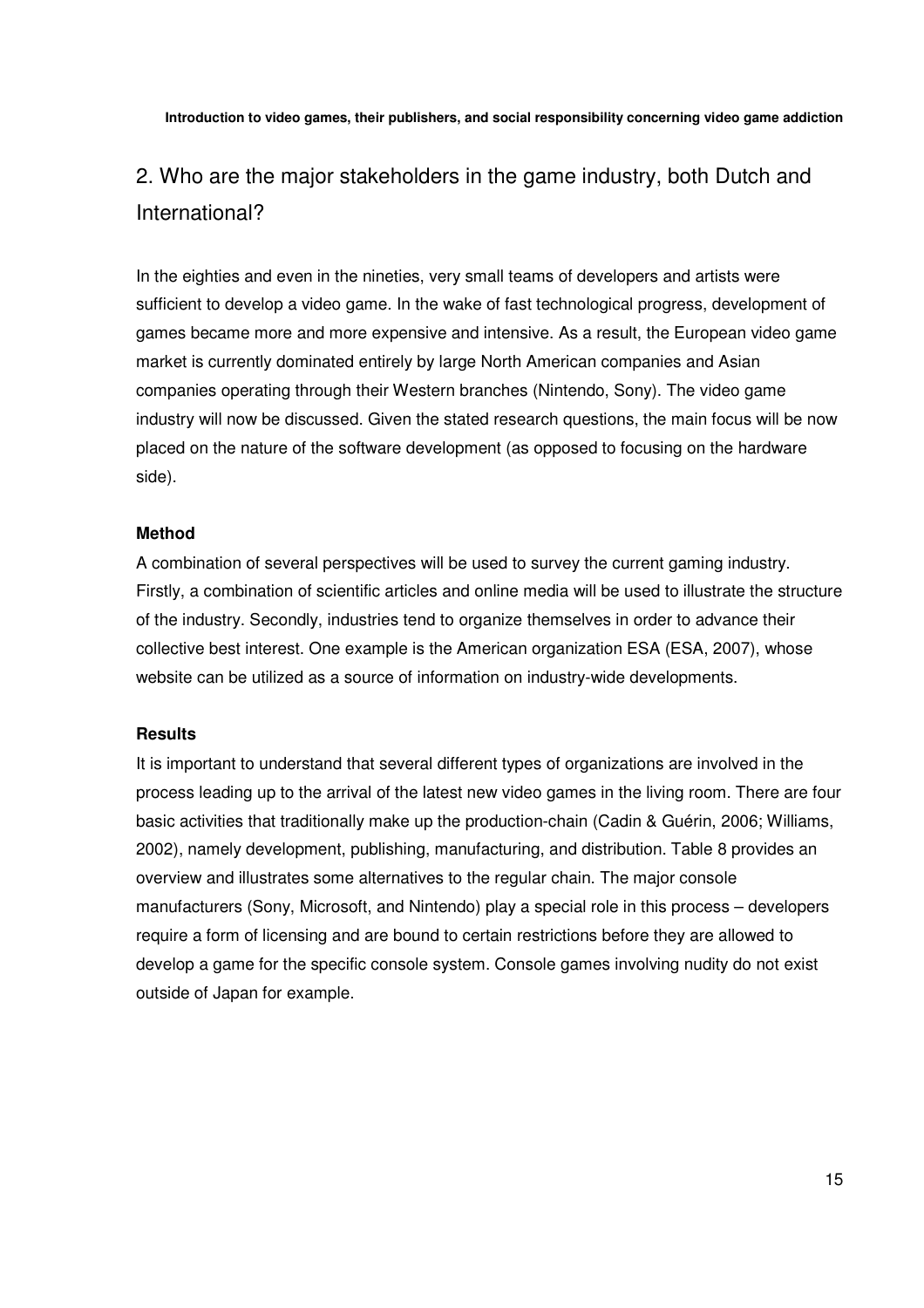|                     | Development | Publishing | Manufacturing | <b>Distribution</b> | Retail |
|---------------------|-------------|------------|---------------|---------------------|--------|
| Traditional         | X           | X          | x             | х                   | x      |
| In house developers |             | X          | x             | x                   | x      |
| Downloadable        | x           |            |               |                     |        |
| content             |             | X          |               | x                   |        |
| "Rogue" developers  | x           |            |               | x                   |        |
|                     |             |            |               |                     |        |

Traditionally, developers work on contract basis for the publishers, much like in book publishing or the music industry. Publishers are in charge of promoting and financing the games to distributors (in case of pc-gaming) and console manufacturers. Developers tend to get paid when achieving certain predefined goals and the publisher obtains the intellectual rights for the produced games. Because many developers are often small and work on one project at a time, game development is a risky business. As a result, successful developers tend to be assimilated into the role of 'in house' developer for a publisher– in which the publisher both develops and publishes the game. Ensueingly, the game is manufactured and distributed to retail.

As the video game industry matured over recent years, both vertical integration (up and down the supply chain) and horizontal integration (mergers) are seen across the entire industry (Williams, 2002). While this creates a lot of benefits (economies of scale, spread risks) for the new 'super publishers' they still have to deal with at least two other stakeholders – namely the 'big three' console manufacturers (Sony, Microsoft, and Nintendo) and the retail sector.

It seems the retail sector is bypassed more and more often lately, because both consoles (through x-box live for example) and PC's now offer software for downloading games directly of the internet. The "Steam" application from very successful developer Valve is one example, and has gained a lot of attention because their very successful Orange Box gamecompilation utilizes the Steam network. The network has reached 15 million users in 2008 (Steampowered.com, 2008a) and is now offering developers a chance to develop specifically for the steam network (Steampowered.com, 2008b).While 'cutting out the middleman' caused a lot of legal disputes, it is probable that small developers will utilize networks such as these to reach customers directly in the future.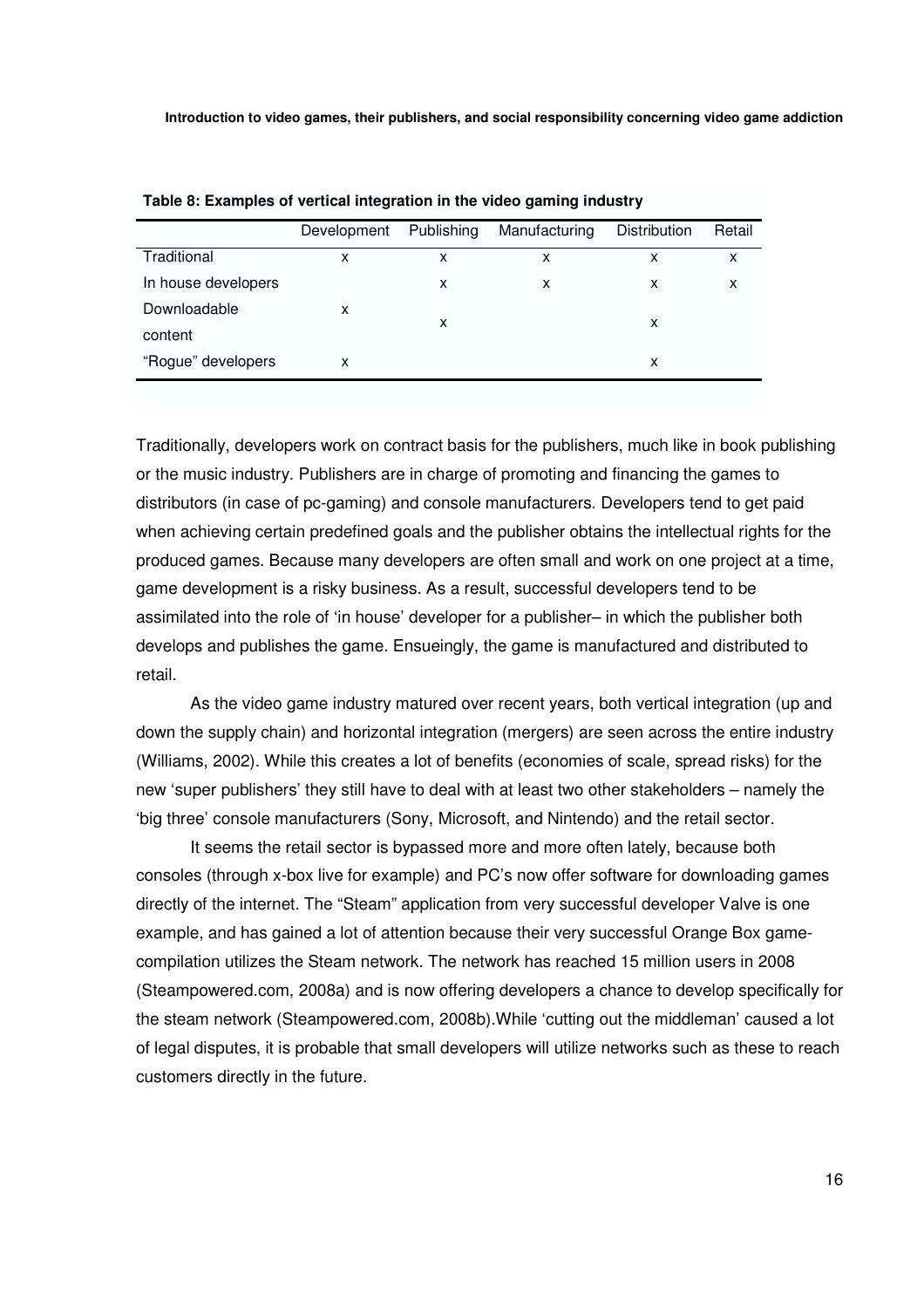### **Current global situation**

As noted, market integration is happening at a rapid pace as the industry is maturing. This maturation has another important side effect: content in games is becoming more and more mass oriented. In expansion on the previous chapter: the video game industry is driven by a select number of hit franchises and often referred to as a "hit or miss" industry. Consequently, the standard of content in popular games is changing from French cuisine to McDonalds. This might be the reason that online forums are often populated by angry hardcore gamers bashing super-publisher Electronic Arts for their latest "uninspired" game or Nintendo for making Wii games "simple and childish". A second side effect of this maturation is that underdeveloped markets such as women, education, and music games are rapidly being opened by these professional super-publishers (Williams, 2002).

As of 2008 the major players in video game publishing are Electronic Arts (EA) and Activision-Blizzard (AB). Electronic Arts has been market-leader for a while (Electronic Arts, 2008) and is attempting to assimilate Take-Two (Dobbyn, 2008), which holds the rights to top selling franchise in may 2008 Grand Theft Auto (NPD, 2008a), see also table 9. Activision-Blizzard has very recently been formed (July 2008) by means of a merger between the French organization Vivendi and Activision (Activision-Blizzard, 2008). Blizzard games tend to be very high quality and World of Warcraft completely dominates the MMORPG market. Both EA and AB hold the rights for series of very successful franchises.

| Rank           | Title                      | Total     | US                   | UK                                        | Japan                    |
|----------------|----------------------------|-----------|----------------------|-------------------------------------------|--------------------------|
|                | <b>Grand Theft Auto IV</b> | 6,293,000 | 4,711,000            | 1,582,000                                 | $\overline{\phantom{m}}$ |
| $\mathbf{2}$   | Super Smash Bros:          | 5,433,000 | 3,539,000            | 213,000                                   | 1,681,000                |
|                | <b>Brawl</b>               |           |                      |                                           |                          |
| 3              | Mario Kart Wii             | 4,697,000 | 2,409,000            | 687,000                                   | 1,601,000                |
| $\overline{4}$ | Wii Fit                    | 3,604,000 | 1,433,000            | 624,000                                   | 1,547,000                |
| 5              | Guitar Hero III (L.o.R.)   | 3,475,000 | 3,037,000            | 412,000                                   | 26,000                   |
| $\sim$         | -                          |           | $\sim$ $\sim$ $\sim$ | $\sim$ $\sim$ $\sim$ $\sim$ $\sim$ $\sim$ |                          |

**Table 9: Jan-july 2008: Top 5 Video Game Titles Top Global Markets Report Ranked By Units (rounded)** 

*Source: Top Global Markets Report / Retail Tracking Service,* (NPD, 2008a)

When interpreting the previous table it is important to emphasize once again that both PC based games are more and more often moving from a transaction (sales in the shop) system to a subscription and online-transaction system, which means that sales charts are by definition incomplete (only part of the total sales can be tracked in either system).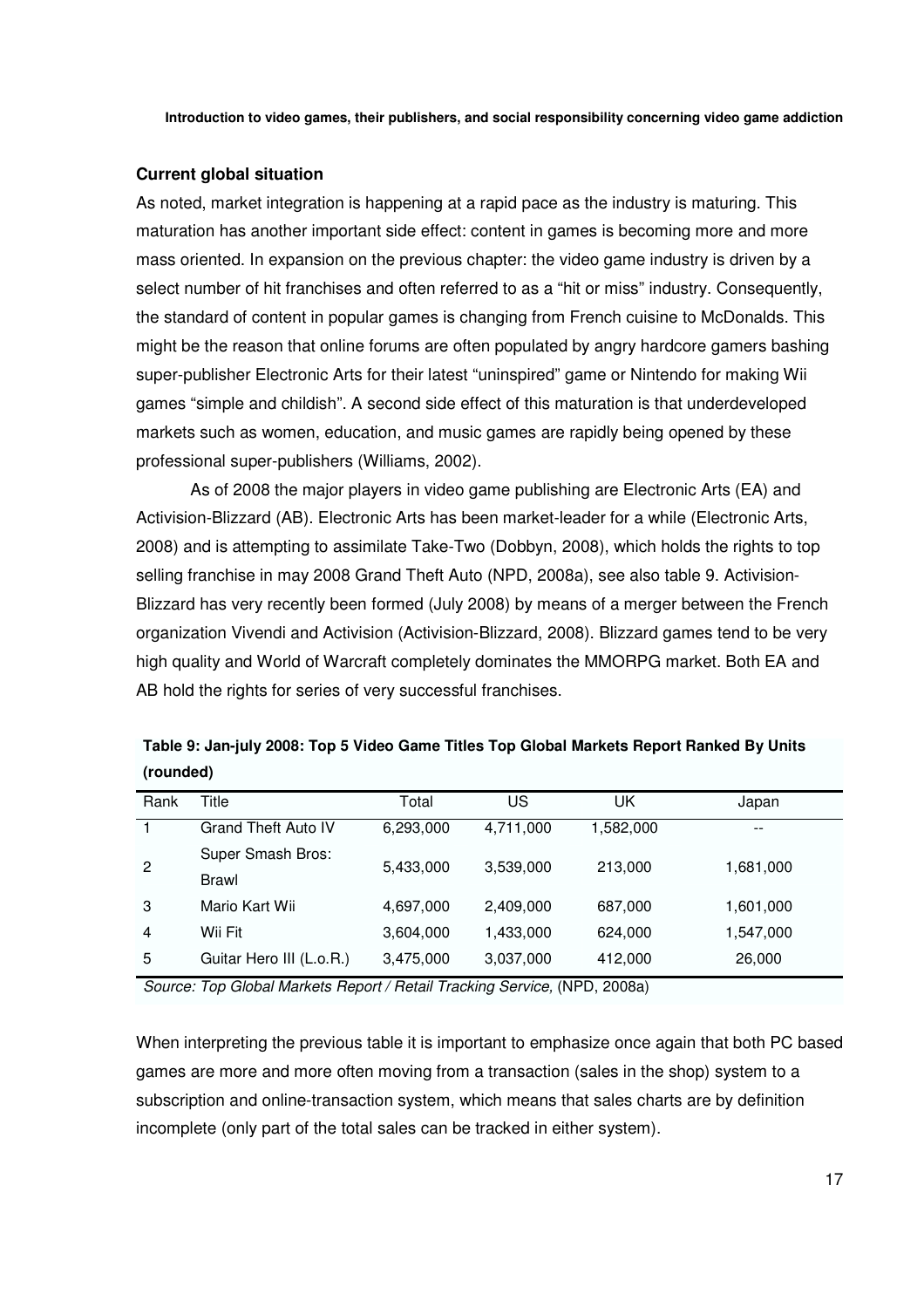The Entertainment Software Association is the trade association for the Computer and Video Game Industry in the United States. It was formed in 1994 as Interactive Digital Software Association (IDSA) but was renamed to ESA in 2003. ESA manages video game ratings, combats piracy, combats government censorship and regulation, and organizes trade expo E3.

Almost all major publishers in the Western video games industry were members of the organization up until very recently. In the first quarter of 2008 Activision & Vivendi (AB), LucasArts, IdSoftware, and Crave left the ESA for unknown reasons (Anonymous, 2008a; Chris, 2008; Sliwinski, 2005, 2008). Regardless, combining current ESA members with those leaving generates a complete overview of the current major publishers.

### **Table 10: Western Video Games Industry, major publishers**

| Ex-ESA            | Activision-Blizzard, Crave, IdSoftware, LucasArts,                      |
|-------------------|-------------------------------------------------------------------------|
| <b>ESA</b>        | Atari, Capcom USA, Codemasters, Eidos Interactive, Electronic Arts,     |
|                   | Take-Two Interactive Software, Epic Games, Her Interactive, Konami      |
|                   | Digital Entertainment, Midway Games, Namco Bandai Games America,        |
|                   | NC Interactive, SEGA of America, Square Enix, THQ, Ubisoft              |
|                   | Entertainment                                                           |
| ESA, big three    | Sony Computer Entertainment America, Sony Online Entertainment,         |
| console           | Nintendo of America, Microsoft Corporation                              |
| ESA, cross sector | Disney Interactive Studios, Warner Bros. Interactive Entertainment, MTV |
| organizations     | Games                                                                   |
|                   |                                                                         |

### **Dutch Videogame Industry?**

With all the major publishers dominating the market from across the ocean, is there any chance for a Dutch video game industry? The answer is both no and yes. Firstly, the big game publishers are non-existent in the Netherlands, apart from having local offices to manage sales. Moreover, European headquarters are often located in either the United Kingdom or France. However, as discussed before – game publishers rely on game developers for development, unless they develop their games in-house. Regardless of in-house development, small creative teams under pressure – in other words small game developers - have a tendency to generate innovative ideas (Piret, 2006).

Consequently, large publishers still rely on independent game developers for innovation. This is where Dutch game developers come into the picture. Though low in number, it is not unknown for big titles to originate from Dutch developers. Most well known example is Killzone,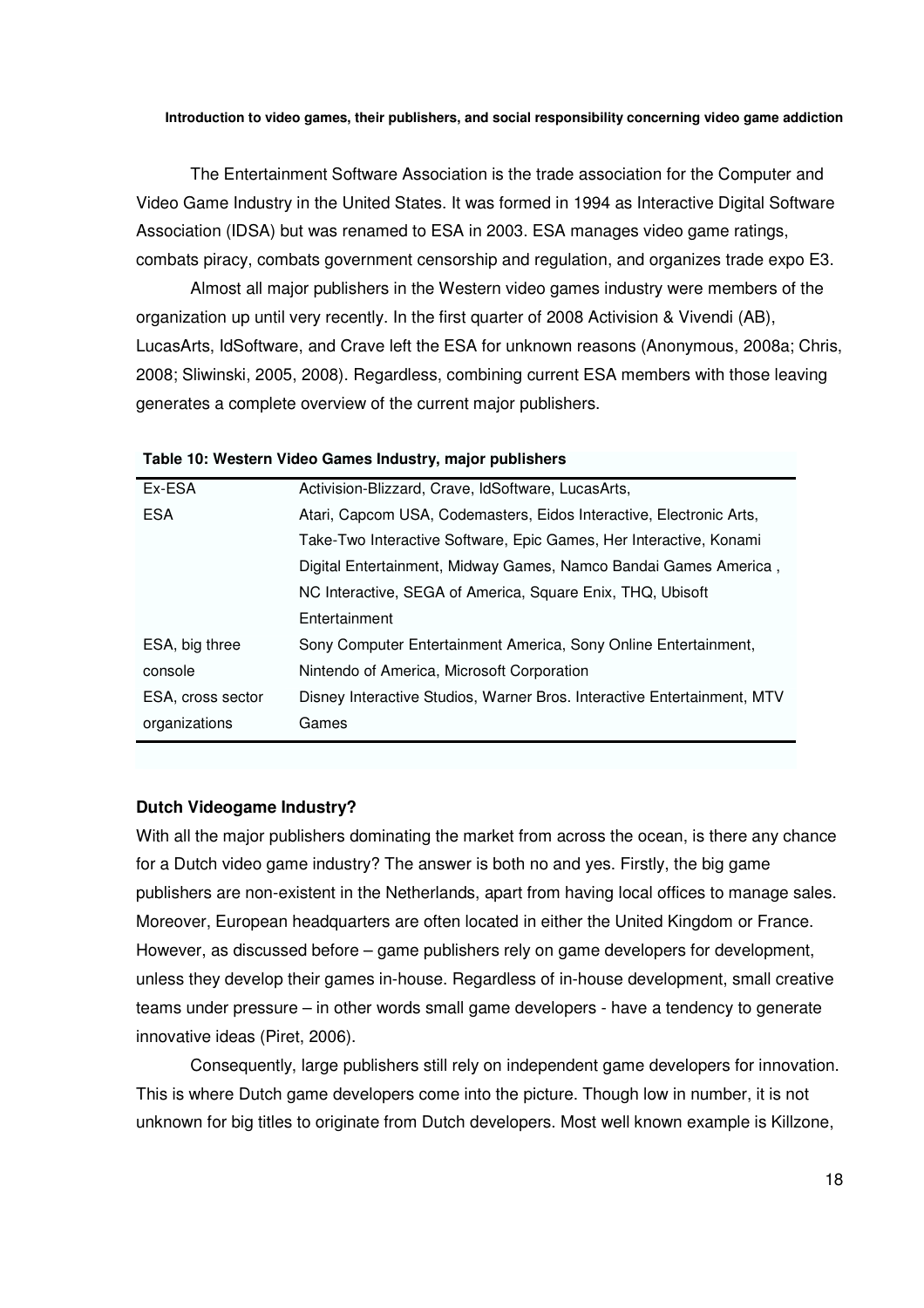a first person shooter developed by Dutch developer Guerilla Games and published by Sony Europe in 2004. Another example would be Overlord, a strategy game released in 2007 by Dutch developer Triumph Studios and published by Codemasters.

One sign of industry development is the emergence of organizations that advance the collective best interest of the industry – and remarkably enough the Dutch industry has one as well. As off February 2006 the BGin exists, "an independent organization committed to the stimulation and development of a stable and vibrant Benelux videogames industry (NLGD, 2008). Table 11 lists the 22 Dutch developers who have a membership in the organization. This includes internationally successful companies Guerilla, Triumph Studios, and Streamline Studios.

| Name                   | City            | Name                   | City       |
|------------------------|-----------------|------------------------|------------|
| Cannibal Game Studios  | Zoetermeer      | RanJ                   | Rotterdam  |
| Coded Illusions        | Rotterdam       | Soepel                 | Amsterdam  |
| Codeglue               | Rotterdam       | <b>SonicPicnic</b>     | Utrecht    |
| Creative-Artists       | Amersfoort      | Streamline Studios     | Amsterdam  |
| Elements Interactive   | Almere          | <b>Triumph Studios</b> | Delft      |
| Fantazm                | s Hertogenbosch | <b>Tygron Serious</b>  | Delft      |
| Guerrilla              | Amsterdam       | Gaming                 | Utrecht    |
| Khaeon                 | Den Haag        | Utrax                  | Rotterdam  |
| Little Chicken Game    | Amsterdam       | <b>VSTEP</b>           | Amsterdam  |
| Company                | Utrecht         | W!Games                | Amersfoort |
| <b>Nixxes</b>          | Leiden          | <b>White Bear</b>      | Utrecht    |
| <b>Paladin Studios</b> |                 | X-form                 |            |

**Table 11: Benelux Game Initiative, membership** 

Besides the Benelux Games Initiative, two other industry initiatives are notable. Firstly the "Stichting Nederlandse Gamesdagen" (NLGD, 2008) – a government supported initiative to platform to develop the Dutch gaming industry. No reliable estimates of industry size are available, partly due to the fact that a lot of developers are privately owned and that development transactions are not public. However, the NLGD also gives an unreferenced estimate of the Dutch gaming industry of 0.7 billion euros on their website (estimates like this are notoriously unreliable for reasons stated before). Additionally, as of 2007 the Dutch game industry has its own magazine "Control" (Control Online, 2008).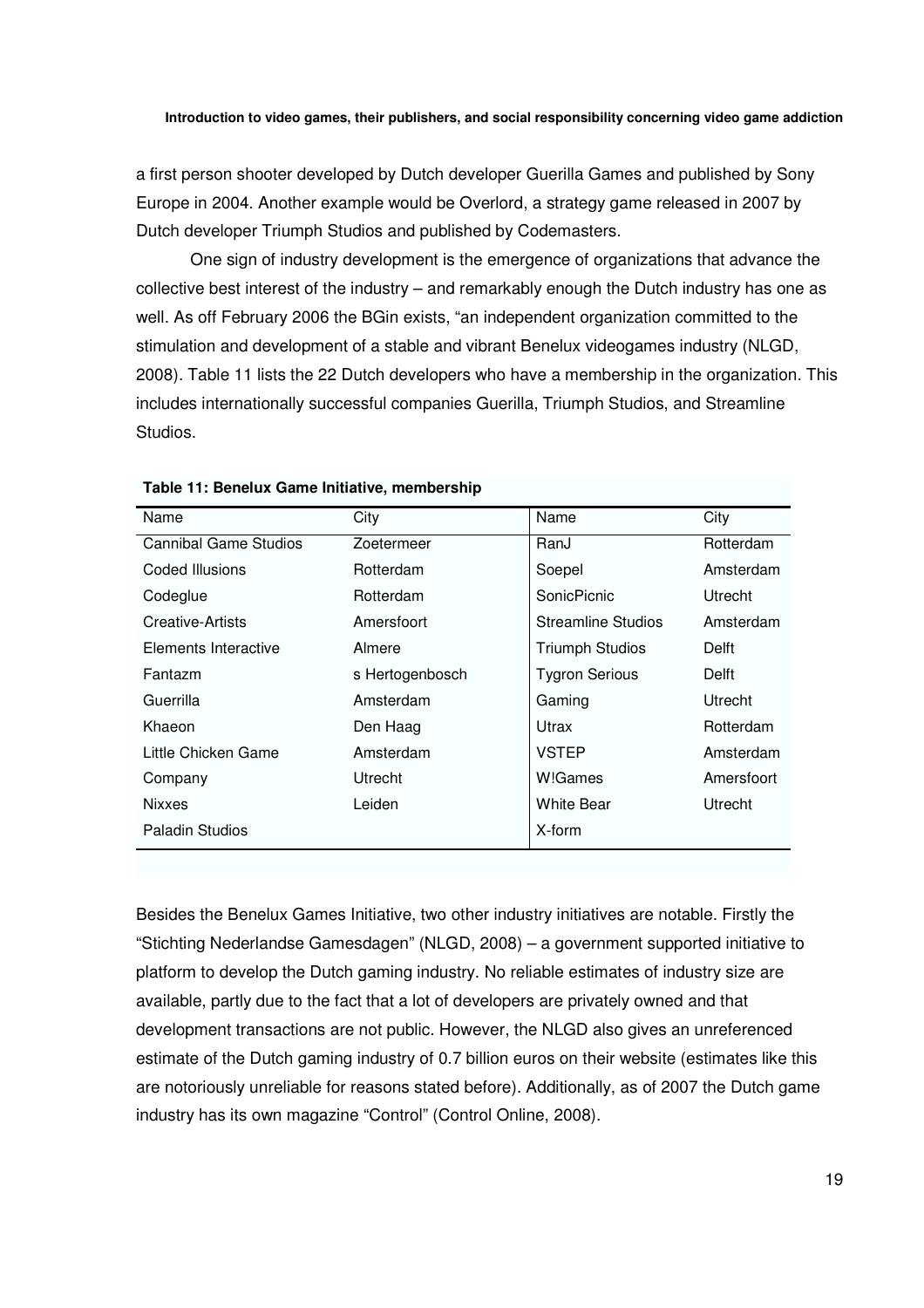Another source on the state of the Dutch games industry is index-site "gameindustrie.nl", a mixed initiative originating from NLGD, BGin, the Dutch Government, a local innovation platform, and several college's in the field of game-design. It lists a total number of 92 companies as of august 2008, divided over the following categories.

| "Game developers"      | #  | <b>Publishers</b>          | #              |
|------------------------|----|----------------------------|----------------|
| Advergames             | 22 | Console-PC                 | $\overline{7}$ |
| Audio Design           | 9  | publishers                 | 3              |
| Console games          | 15 | Mobile                     | 3              |
| Handheld games         | 6  | <b>Mobile Game Portals</b> | 4              |
| Interactive television | 4  | Webgameportals             |                |
| <b>Mobile Games</b>    | 15 |                            |                |
| Outsourcing            | 6  |                            |                |
| <b>PC Games</b>        | 18 |                            |                |
| Porting                | 3  |                            |                |
| Serious Games          | 30 |                            |                |
| Simulation             | 14 |                            |                |
| Technology             | 5  |                            |                |
| Tools and engines      | 11 |                            |                |
| Webgames               | 31 |                            |                |

**Table 12: Dutch video game industry – company numbers in august 2008 (game-industrie.nl)** A

A Companies can be listed in more than one category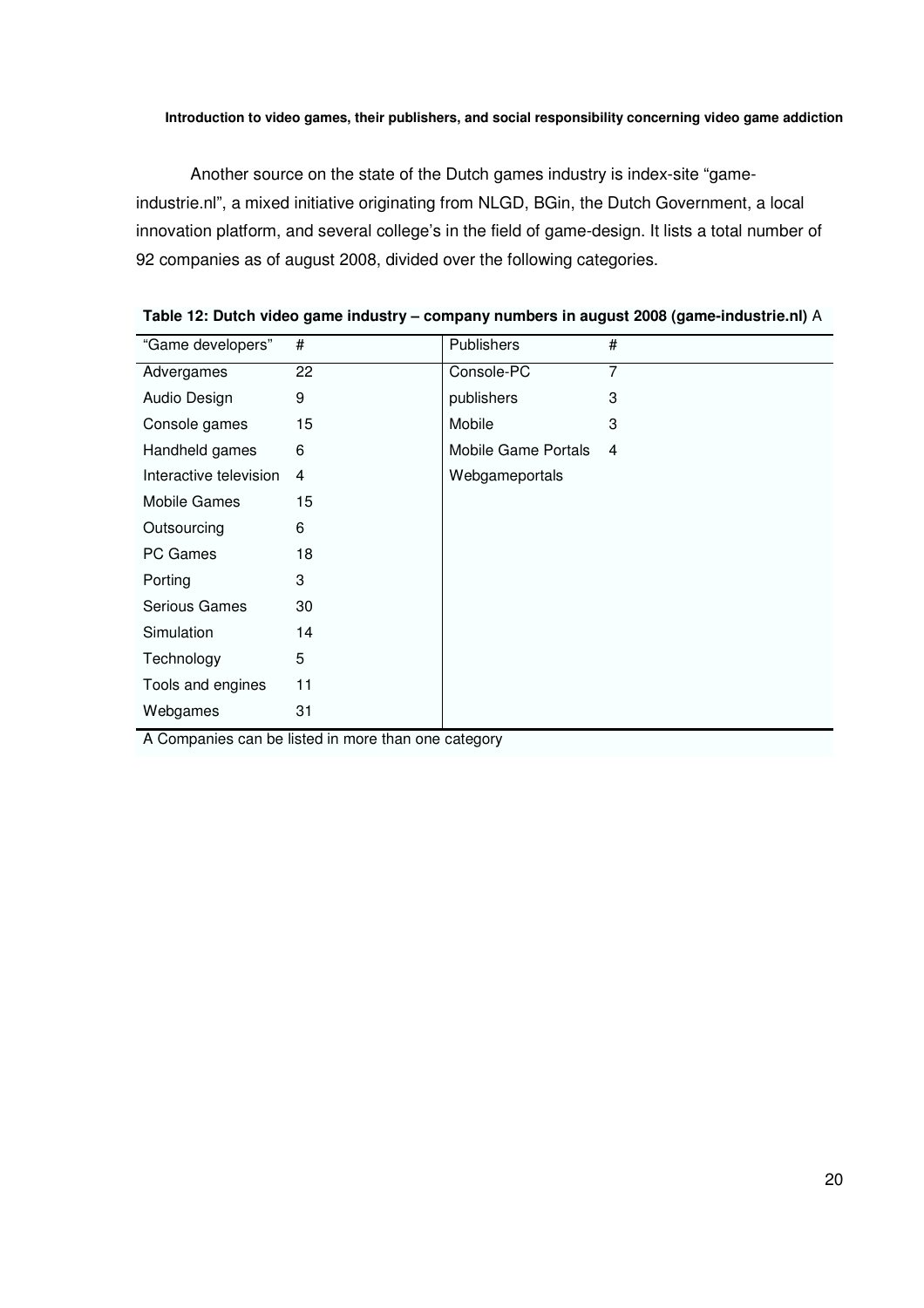### 3. What evidence exists regarding "video game addiction"?

"When I played World of Warcraft I felt confident as my status in game grew, but little did I know that while my confidence ingame soared, my confidence outside plummeted. I gave up nearly all sport, I couldn't be arsed with any sort of academia." – Anonymous (26/03/2007).

Pathological gambling pretty much remains the only well studied behavioral addiction to date (Potenza, 2006). However, the existence of "gambling addiction" provides a very fundamental piece of information on human behavior. For if one type man-machine interaction can lead to pathological behavior strong enough to warrant inclusion in psychiatric manuals, who can deny that other examples might exist? According to Griffiths a growing movement views a number of behaviors as potentially addictive "e.g. gambling, computer game playing, exercise, sex, and now the Internet" (Griffiths & Davies, 2005). Conceptually, the discussion on video game addiction is strongly related to the broader issue of behavioral addictions.

In psychiatric manuals the term "addiction" is not used. The DSM-IV, the most well known standardized manual for psychiatry, refers to strictly to "dependence" or "abuse" in case of substances and "impulse control disorder" (ICD) in the case of gambling (American Psychiatric Association, 2000). Interestingly, recent findings show strong similarities between pathological gambling (PG) and substance use dependency (SUD). Similarities are found in areas of personality (high scores of impulsiveness and sensation seeking), biochemistry (several similar neurotransmitter systems have been implicated), and neurocircuitry (the mesolimbic reward system), co morbidity (high rates of co-occurrence of SUDs and PG), prevalence, and course: many people recover on their own after periods of intense problems in early adulthood (Brewer & Potenza, 2008; Potenza, 2006; Reuter et al., 2005).

The strong similarities between pathological gambling and substance use dependency have lead scientists to argue in favor of grouping behavioral addiction and the various forms of substance dependency in the upcoming DSM-V (Brewer & Potenza, 2008; Potenza, 2006). While this remains an undecided academic debate, it does show that there are strong similarities – even neurologically – between classical substance abuse and impulse control disorders.

This brings about the following question. Can video games be conceptualized as an impulse control disorder – and thus, perhaps also as a behavioral addiction - such as pathological gambling? While some scientists argue in favor of creating an official diagnosis for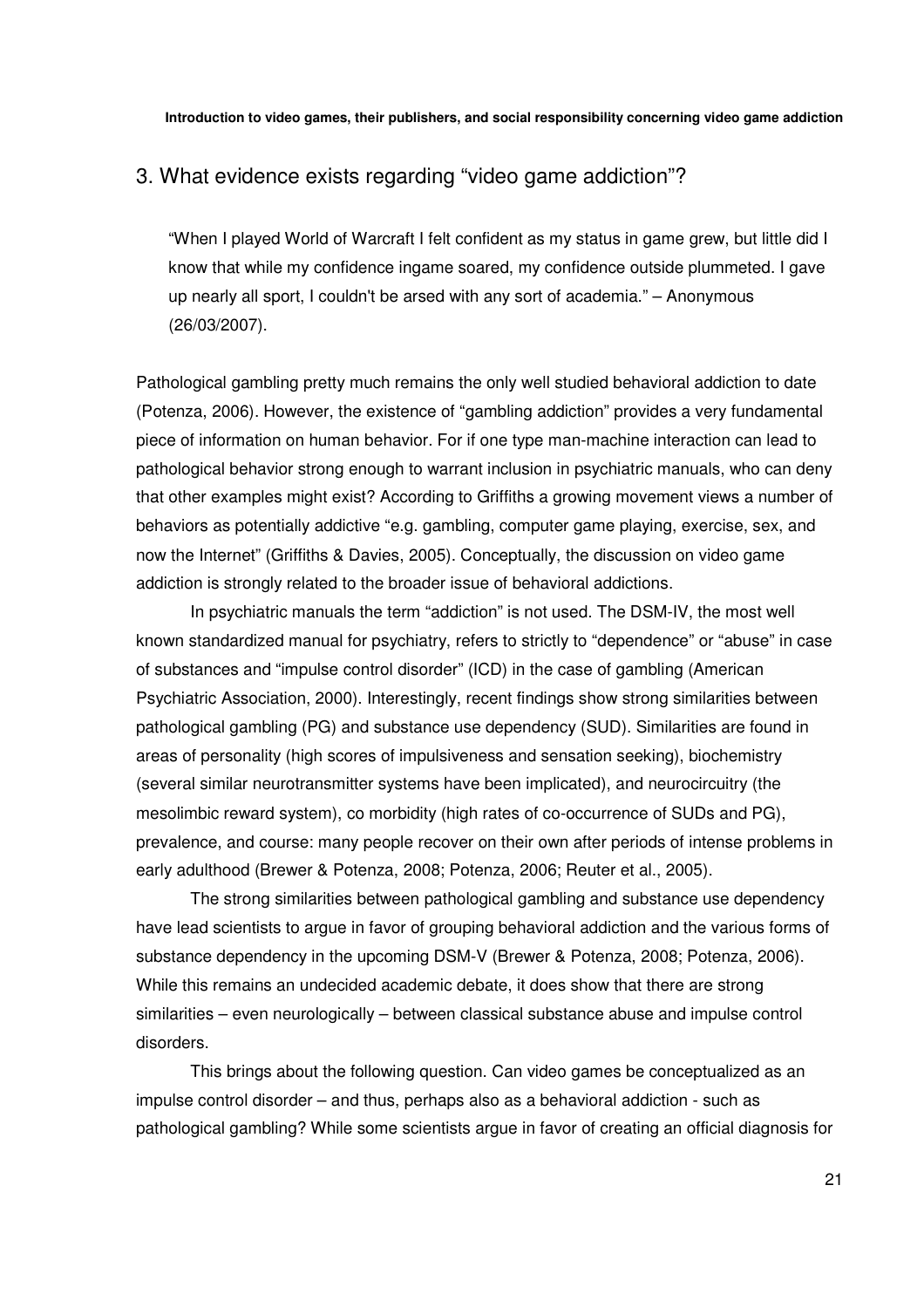"video game addiction" (AMA, 2006; Block, 2008; CSPH, 2007) there are others – like Wood – who argue that the concept of video game addiction is in fact less based upon scientific fact than on media-hysteria (Wood, 2008a, 2008b). It seems the evidence at hand is insufficient for any definitive conclusions regarding "game-addiction" (CSPH, 2007). Or as Griffths puts it: "Until addiction researchers agree on what it is to be addicted, we will never get agreement on whether behavioral excesses like videogame playing can be classed as a 'genuine' addiction" (Griffiths, 2008).

Mark Griffiths, one of the foremost writers on the topic of vide game addiction, poses the following main questions that need to be answered before concluding anything definitive about the existence of video game addiction (Griffiths, 2008).What is addiction? Does videogame addiction actually exist? If videogame addiction exists, what are people actually addicted to? Unfortunately these questions go beyond the scope of the current chapter. However, Griffiths' suggestion does provide a useful framework for presenting a more modest set of questions. In posing these questions, the addiction issue is sidestepped and the emphasis is placed on the (consequent) behavioral aspect. Before looking at causes of the behavior - be it addiction, bad parenting, bad influence of peers, sociological change, lack of social skills or other psychological issues - the problematic behavior needs to be defined. This leads to the following set of questions:

- 1. Does video game overuse exist?
- 2. Does this overuse lead to adverse consequences for the gamer?
- 3. Does video game overuse differ per game type?

Pretty much any activity that offers some kind of reward, be it food, drugs, sex, work, gambling, or video gaming has examples of people that overindulge in them – such is human nature (Orford, 2001). Besides numerous stories of 'game addiction' in the media and on internet forums the main evidence for the existence of video game overuse originates in studies of prevalence. Those studies tend to utilize self-report questionnaires to gather information.

The NPD (a major market research firm) released some insightful information in 2008: "of the 174 million gamers who personally play games on PC/Mac or video game systems, 3 percent are Extreme Gamers" (NPD, 2008b). Extreme gamers play an average of 45 hours per week. Grüsser and colleagues sampled 7069 gamers for an online survey and found that 12% of those gamers fulfilled diagnostic criteria of addiction concerning their gaming behavior (Grusser, Thalemann, & Griffiths, 2007). To provide some contrast for this information,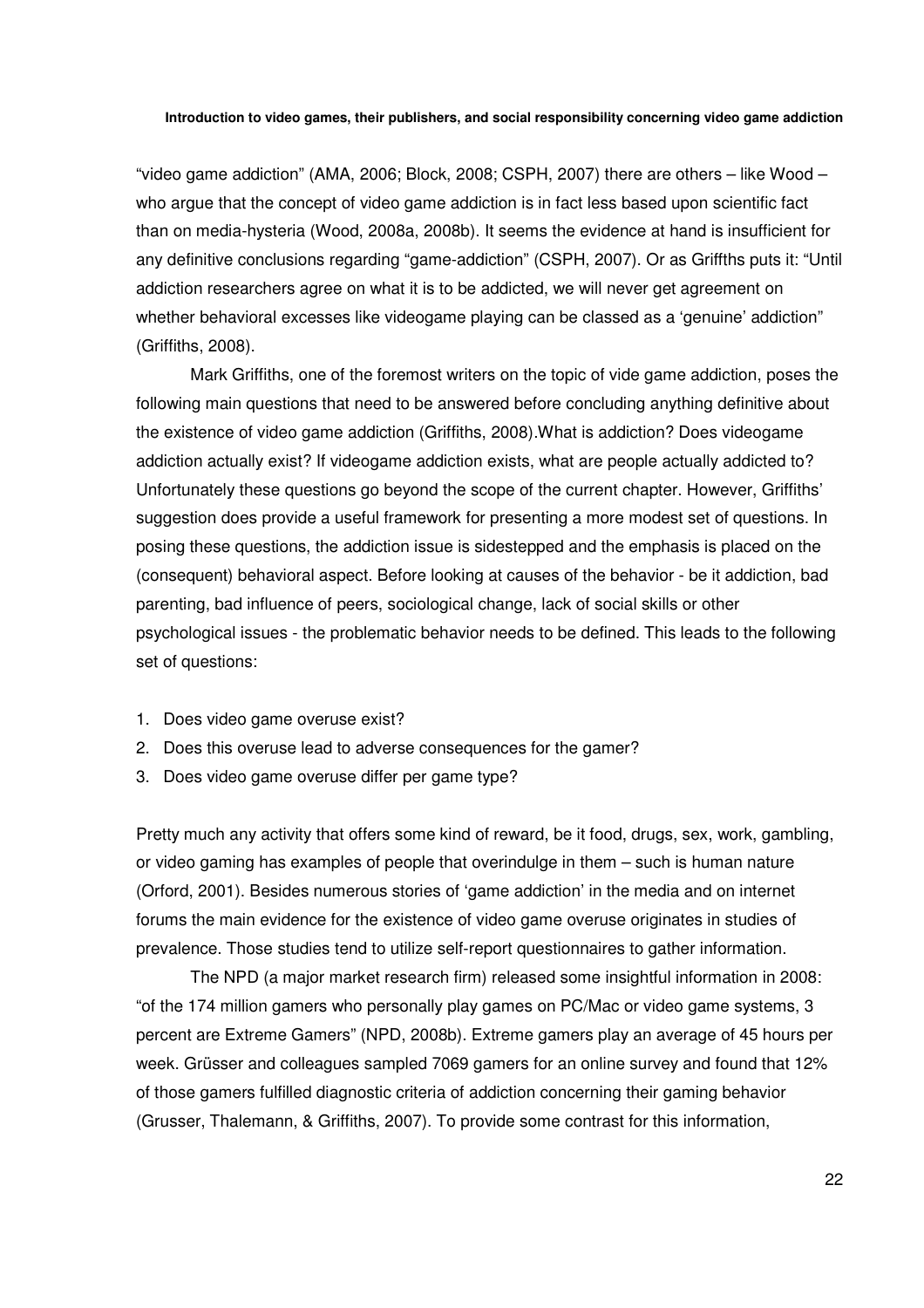prevalence of problematic gambling is estimated at 1% in Ontario (Room, Turner, & Ialomiteanu, 1999; Turner, 2008).

In the Netherlands previous research by IVO, such as the Monitor Internet and Youth presented in 2007 (Van Rooij & Van den Eijnden, 2007), confirms that video gaming (gaming) is a popular activity. Over 70% of children between the ages of 10 and 15 play an online game occasionally, while almost 60% play an offline game. A small group of 3% was identified as being a compulsive online gamer - playing online games at least 4 days a week and a positive score on the Compulsive Internet Use Scale (Meerkerk et al., 2009).

Time spend on video games alone does not constitute a problem without video games actually causing some kind of problematic outcome. Literature confirms that game overuse can be severely disruptive to school, work, and "real life" social contacts. Of course, overindulgence in any singular activity tends to disrupt people's lives (Chappell, Eatough, Davies, & Griffiths, 2006; Grusser et al., 2007; Wan & Chiou, 2006). Several important unanswered questions remain. Does video game overuse have worse effects than the over indulgence in other pastimes? Is video game overuse a symptom or a cause of underlying problems?

Video game overuse seems to differ per game type. While the case reported by Keepers in the early nineties dealt with Pacman (Keepers, 1990), it seems that Role Playing Games and online games in general are associated more often with video game overuse. For example, the 2007 CPSH report refers to MMORPG's as being associated more often with video game overuse (CSPH, 2007). Both Korean and western research confirms this fact: "Role playing game users showed significantly higher internet addiction scores than web board and sports game users." (M. Lee et al., 2007) and "it is clear that the accounts presented by players and ex-players appear to be 'addicted' to EverQuest in the same way that other people become addicted to alcohol or gambling." (Chappell et al., 2006). In a way this is not surprising – these types of games have the longest duration of any game type up to date. Role playing games revolve around character development and online games offer the added benefits of social interaction – both of which offer more varying and rewarding game play experience than an offline game that can simply be finished. For instance, there are more kinds of rewards present in comparison to traditional games, among which the social dimension, but gameplay is also open ended and pretty much endless.

It is very likely that certain elements in those online / RPG games, such as randomized rewards, open ended gameplay, social rewards from impressing other players, and several other elements. Griffiths and Davies have done some work in categorizing game elements for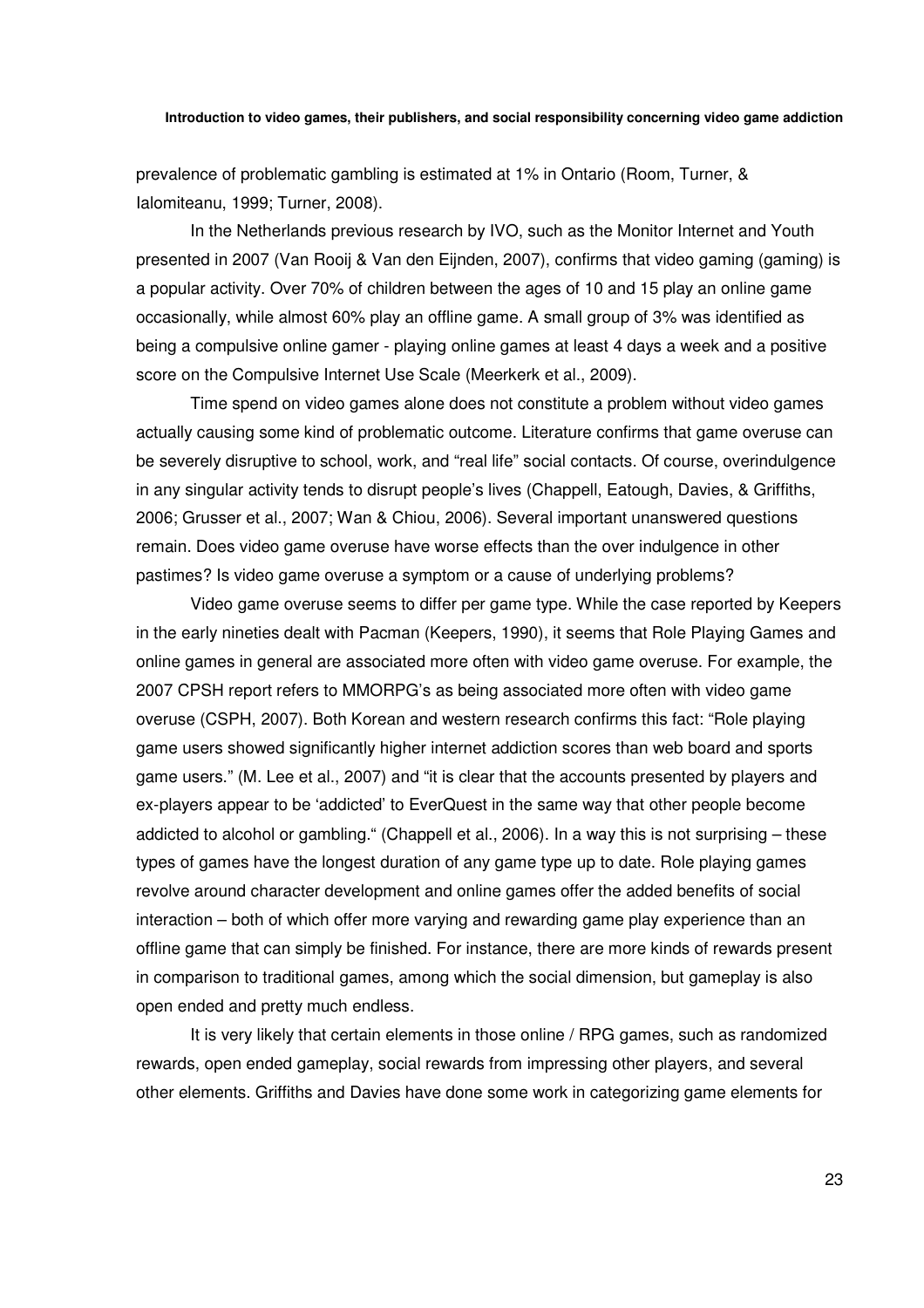arcade machines from a gambling perspective already (Griffiths & Davies, 2005; Wood, Griffiths, Chappell, & Davies, 2004):

- The requirement of response to stimuli that are predictable and governed by the software loop
- The requirement of total concentration and hand–eye coordination
- Rapid span of play negotiable to some extent by the skill of the player (more marked in videogames)
- The provision of aural and visual rewards for a winning move (e.g., flashing lights, electronic jingles)
- The provision of an incremental reward for a winning move (points or cash) that reinforces "correct" behavior
- Digitally displayed scores of "correct behavior" (in the form of points or cash accumulated)
- The opportunity for peer group attention and approval through competition

Unfortunately, little is known about the relationship between structural characteristics of video games lead and video game overuse yet. In closing: new niches are being unlocked as we speak. Developers are already working on porting Online Role Playing games to consoles. If we take into account that this type of game is most often implicated in cases video game overuse and that console systems have more market share than PC's, this means the number of "video game addicts" will increase in the coming time.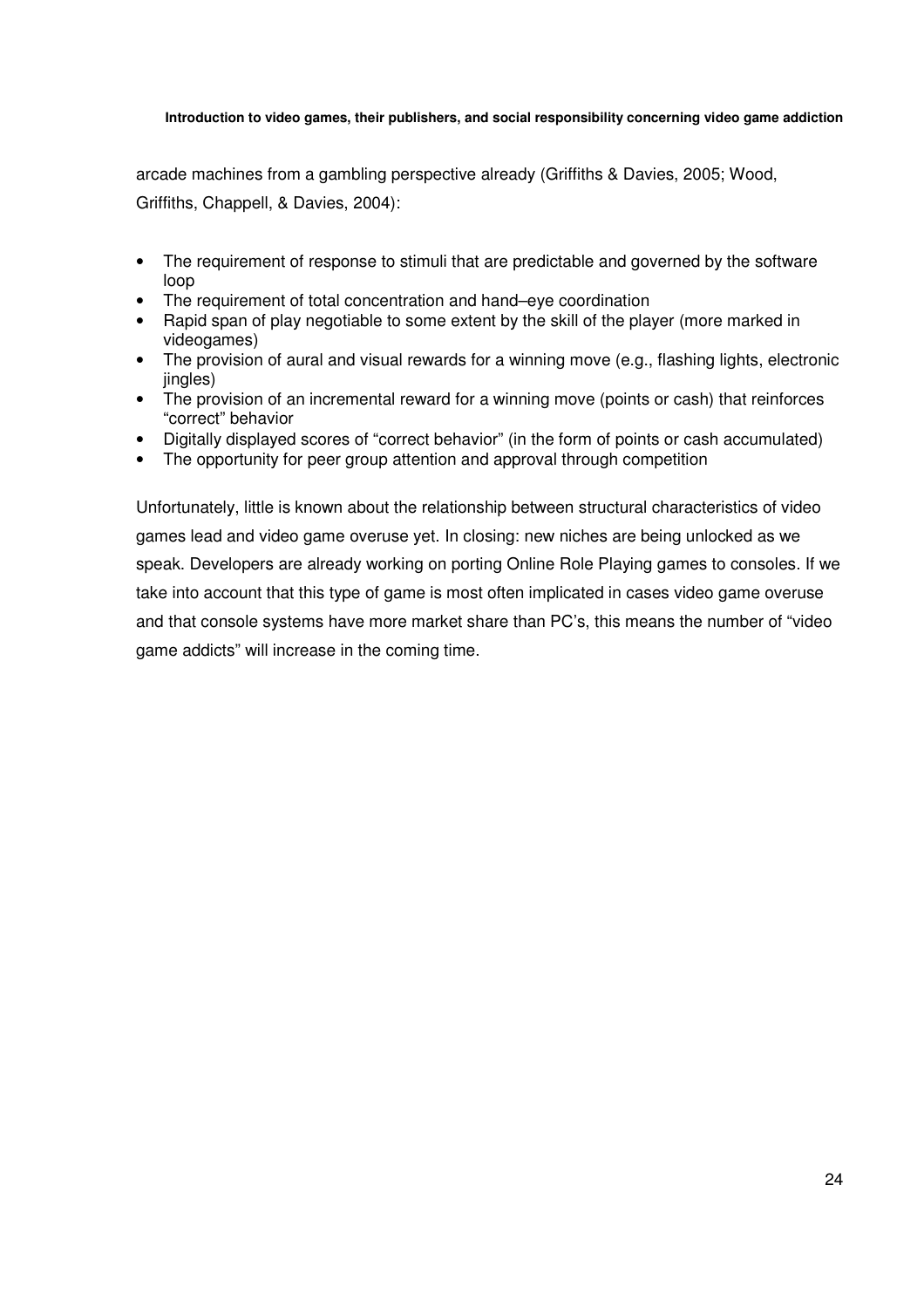## 4. What is the social responsibility of the industry?

*Exploring Vana'diel is a thrilling experience. During your time here, you will be able to talk, join, and adventure with many other individuals in an experience that is unique to online games. That being said, we have no desire to see your real life suffer as a consequence. Don't forget your family, your friends, your school, or your work.*  - Developer Square Enix: A Word To Our Players (2008, Final Fantasy XI)

Pinball machines do not have an overuse warning message stamped on the side of the box. Neither do bicycles, soccer balls, guitars, nor video games up until the current 'online multiplayer age'. So why is the previous message presented to players of Final Fantasy XI? And why are the following messages suddenly presented to players on the World of Warcraft loading screens since 2007?

*"Take everything in moderation (even World of Warcraft)" / "Bring your friends to Azeroth, but don't forget to go outside of Azeroth with them as well."*  - Blizzard Entertainment (2007, World of Warcraft loading screen messages)

The scientific principle of Occam's razor poses the explanation of a phenomenon should make as few assumptions as possible. Which in this case means the following: the developers (and publishers) of these online games know that at least some players spend excessive amounts of time on their games. While they cannot directly admit it because if would prompt both government, public, and legal action, the conclusion is pretty obvious since they do seem they do take some responsibility into their own hands through these warning messages. Nobody except for the people within the companies themselves know exactly how high the percentage of over-users is and how much time they spend. Given the NPD data referred to in the previous chapter, which stated 3% of gamers spend an average of 45 hours playing (NPD, 2008b), the percentage of "extreme gamers" within the potentially more addictive MMO's can be assumed to be at least higher than 3%.

If some people over-use video games and might even be addicted, who is to blame and who is to take responsibility? Do we blame restaurants for cardiovascular problems and obesity? After all, they just try to make the tastiest food. However, video game overuse is often compared to pathological gambling. And the gambling industry has a long history of worldwide regulation. Even the recently developing online gambling industry is not escaping this regulation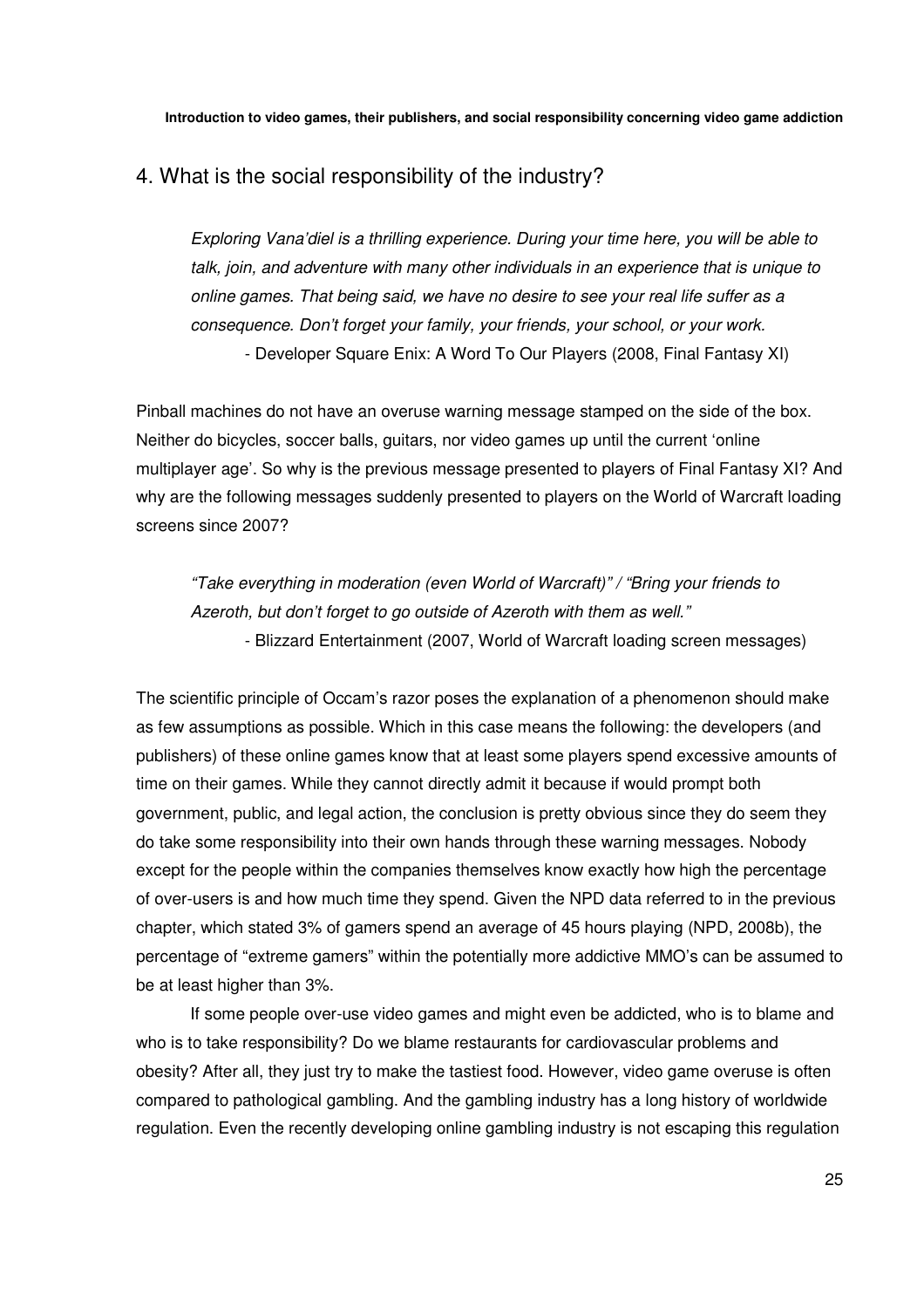(Smeaton & Griffiths, 2004). In the Netherlands the only legal casinos are run by the government ("Holland Casino"), a governmental organization. Of course, substances such as alcohol, cigarettes, and 'hard' drugs (opium, heroine, cocaine) all have a long history of governmental involvement as well. Lobby groups, health care, and academic research tend to provide information that spurs the government into action such as restrictive legislation.

While games are not the same as hard drugs, cigarettes, gambling, it is obvious from the previous that at least some people struggle to limit their game-use. One might argue that there is something wrong with these persons or their environments, but the same can be argued for pretty much any addiction. The process of addictive behavior is now generally explained on multiple levels of abstraction: neurobiological, psychological, and sociological. Which is not a new thought since Zinberg already argued in favor of including both environment and person in 1984 (Zinberg, 1984).

So who is to take responsibility for video game overuse? It is pretty clear from the media what happens if a game publisher announces to publish a game with excessive violence (Dead Space, Manhunt), random car jacking (GTA), or abundant drug use (Fallout 3). Local governments tend to intervene. Thailand has banned Grand Theft Auto 4 after a cab driver got carjacked in a similar fashion to the game, Fallout 3 will be published in a censored version in Australia, and Dead Space is banned by three countries (including Germany) before even being released. While these interventions by governments are arguably based more on media hyping and lobby group pressure than on sound scientific research, they do happen (violent crimes have steadily decreased on nation wide scales in spite of growth in the video game industry). In summary - when it comes to commercial activities / industries producing products that are potentially detrimental to mental or physical health of people governments tend to take action.

In spite of being a topic of much discussion in media, game overuse has escaped governmental action so far in the Western world. As opposed to Asia, where China restricted the hours that gamers can play online games in 2005 and South Korea has government agencies organizing a yearly "no internet day". The following figure 1 summarizes connection of the video game supply chain to stakeholder in (Dutch) society. The dotted lines are lines that are currently happening, and the striped lines will most likely happen eventually, which leads to the following hypotheses.

H1. *From 2008 onwards, Western lobby groups and health care organizations will pressure local governments to take action regarding video game addiction*.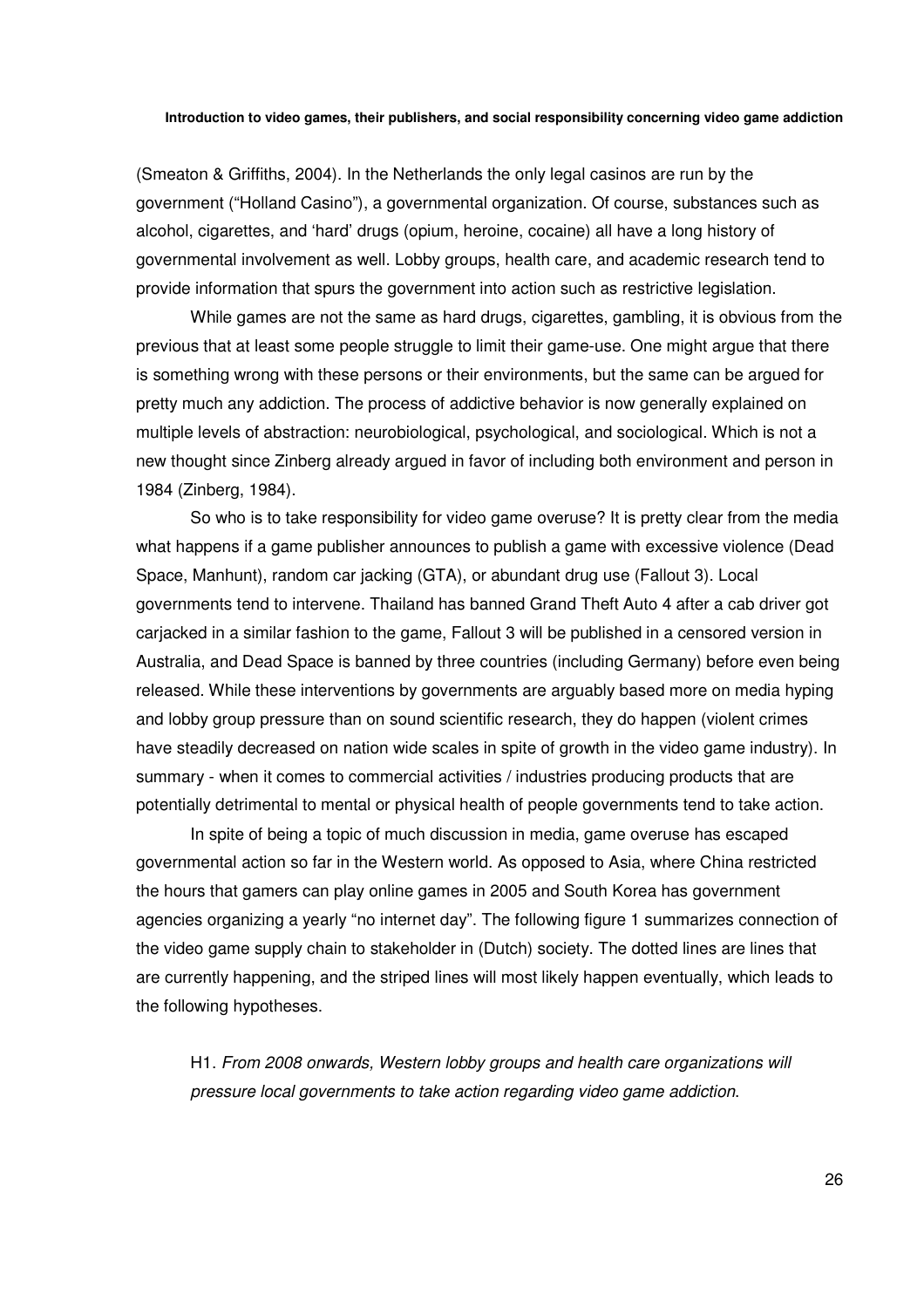H2. *In response to future lobby group pressure, governments will pressure game publishers into modifying games.* 

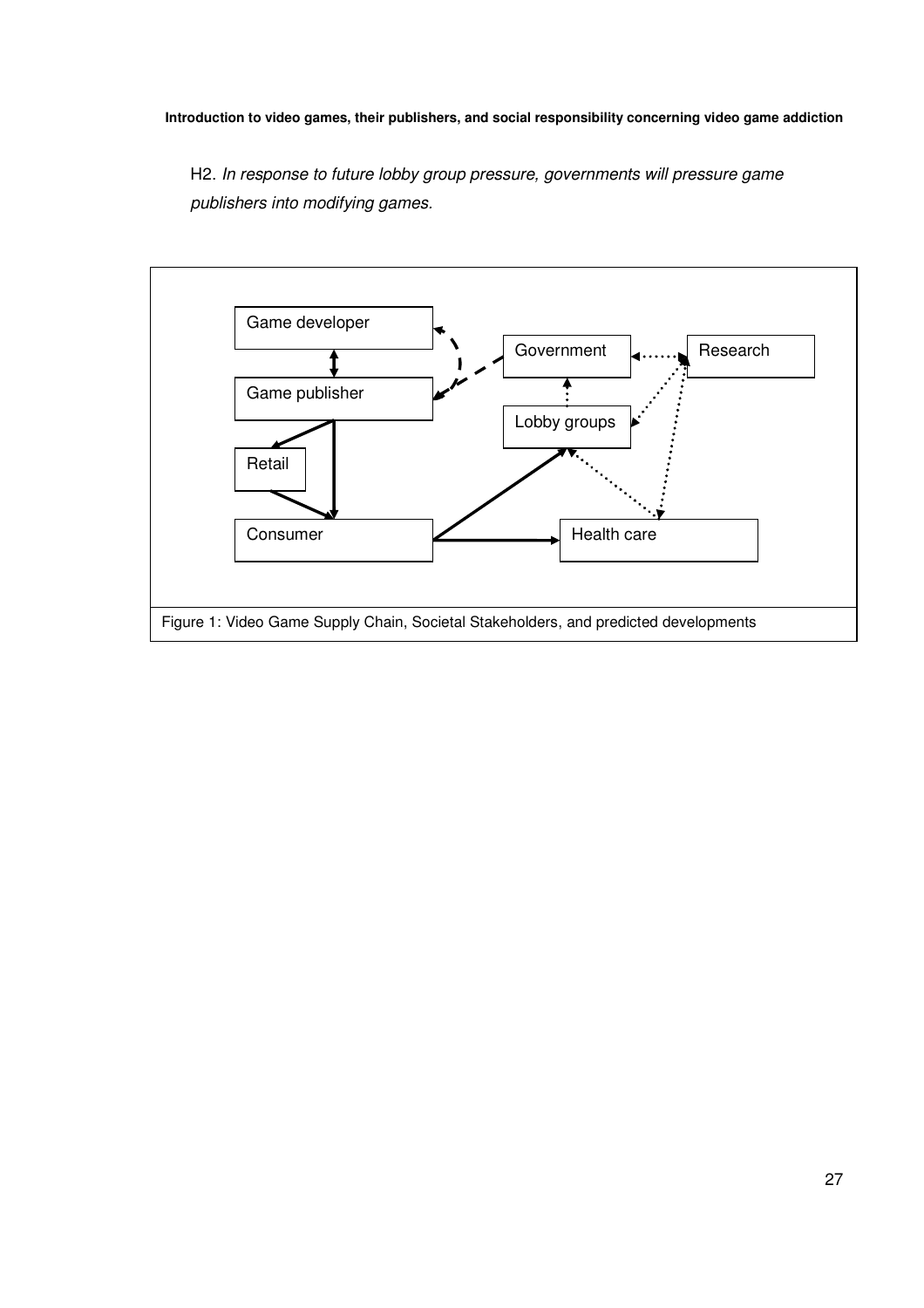### **Social responsibility in action**

Obviously industry executives have most likely already considered the previous scenario. Through warning messages the game industry is already addressing social responsibility in the area of prevention of video game overuse, albeit to a rather limited extent. Furthermore, some games (such as WoW) have a parental mode that allows parents to restrict play time for their children. Media are generally not picking up on these facts because they are usually not involved in the video game communities that closely.

Obviously, this creates a chance for the industry to start prevention to address the 'addiction' theme before it actually becomes a major issue similar to aggression and video games. See for example the website for the Entertainment Software Association (ESA), a major industry organization in the U.S., where a special report addresses the fallacy of linking aggression to video games (ESA, 2008). Notice the absence of any information on addiction risks (as of august 2008).

Additionally, some extent of self regulation (players addressing each other) and community-developer interaction is also happening. For example, World of Warcraft expansion, Wrath of the Lich King, is announced to appear at the end of 2008. A symbolic and unique ingame title was announced to be rewarded to players who progress their character to the maximum level of 80 fastest on each server (realm first titles). After several pages of forum debate in which players expressed their concern about people "taking unhealthy amounts of time off school and work (page 1 of the forum thread)" to reach the titles the following official message appeared on the forum.

*"We've decided to remove the titles for the Realm First Feats of Strength that are associated with reaching level 80. We've also removed the titles associated with the Realm First Feats of Strength associated with gaining 450 skill in the professions and secondary skill. Lastly, we've removed the title associated with Realm First to accomplish the Northrend Vanguard achievement."* 

- Quote from: Tigole (Kaplan, 2008), post 106

In summary, companies are most likely well aware of potential risks of their games. Note though, that (online) gaming is not in itself a negative activity. The benefits likely outweigh the negative sides for the 97% that does not game in "extreme" amounts. Also, most (psychosocially) healthy gamers are perfectly capable of deciding for themselves when enough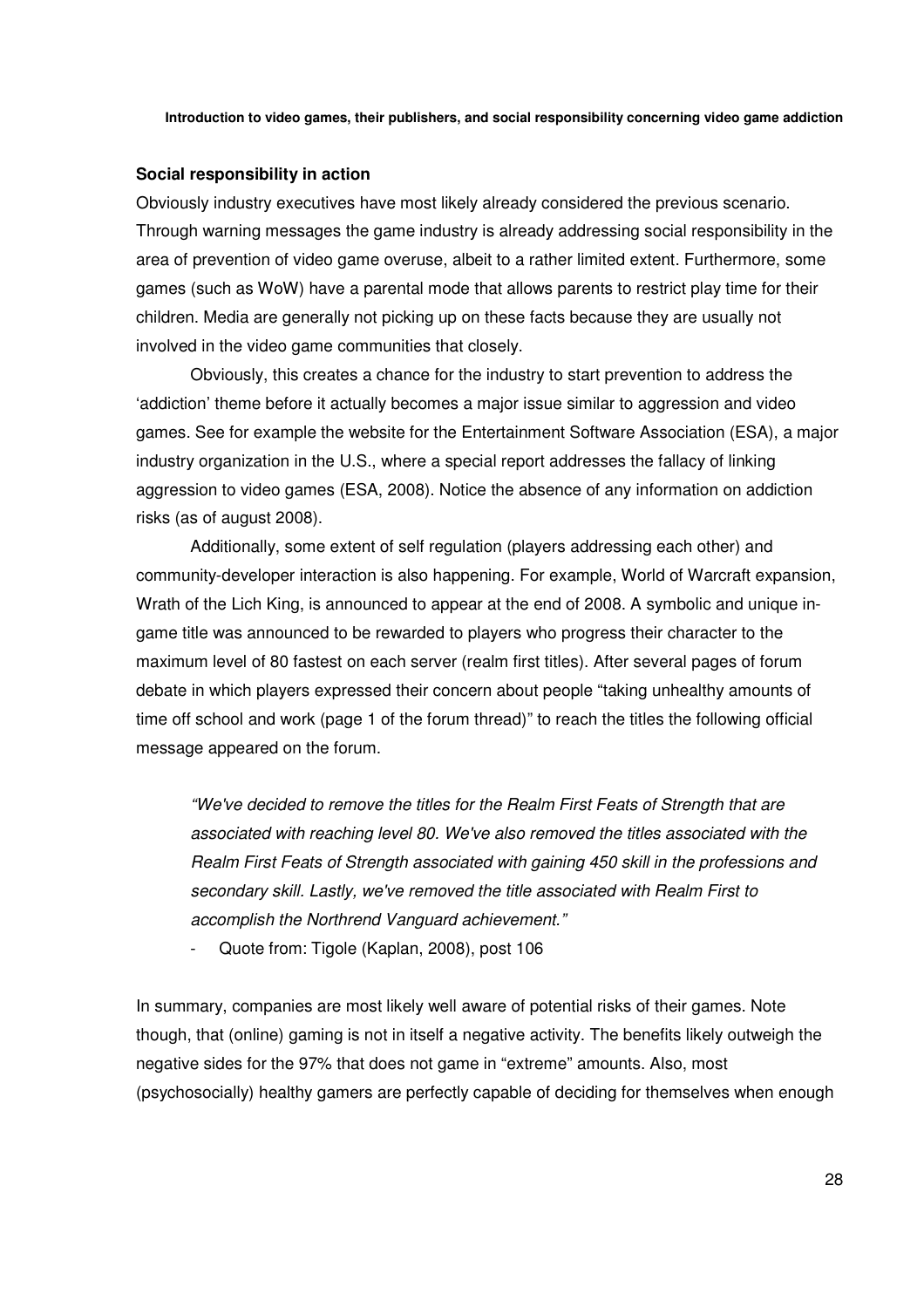is enough. Take the following statement for example, made by a member of a high-end Final Fantasy XI guild after they gave up on a poorly designed boss fight that lasted over 7 hours.

*"People were passing out and getting physically ill. We decided to end it before we risked turning into a horrible new story about how video games ruin people's lives."* 

- Player Sylphet from "Beyond The Limitation", a FF-XI Linkshell (2008)

### **Action**

While discussing the concept of video game addiction and the impaired individual control over behavior that might be a cause for addiction, Wood concisely noted the following:

*Consequently, it is the role of any responsible gaming operator to make sure that they take this into account and strive to minimise any potential harm to those individuals. Good game design, customer care, and referral services can all help to achieve this.*  (Wood, 2008a, p. 192)

Customer addiction-care and referral services are currently unheard of with regards to video games. The most visible action so far by the gaming operators is the introduction of loading screen warning messages, and in case of WoW some tuning of the more "hardcore" gameplay mechanisms – which might just as well be done for marketing purposes because the majority of gamers play casually. Academic research supporting interventions is currently lacking in all areas.

While history has taught us that the interests of a free market industry might very well be at odds with public health (Munro & de Wever, 2008), the hypothesized government intervention is not in the best interests of the video game industry either. We therefore propose to proactively approach the main video game publishers on basis of the preceding argumentation. The goal will be to explore options for collaboration between academics, health care, and video game industry in order to provide proper referral, customer care, and information to the general public. This will benefit the consumer because they will be better informed and properly referred in case of problems. The industry will benefit because it will be able to prevent both media hyping of game addiction and prevent the hypothesized government action.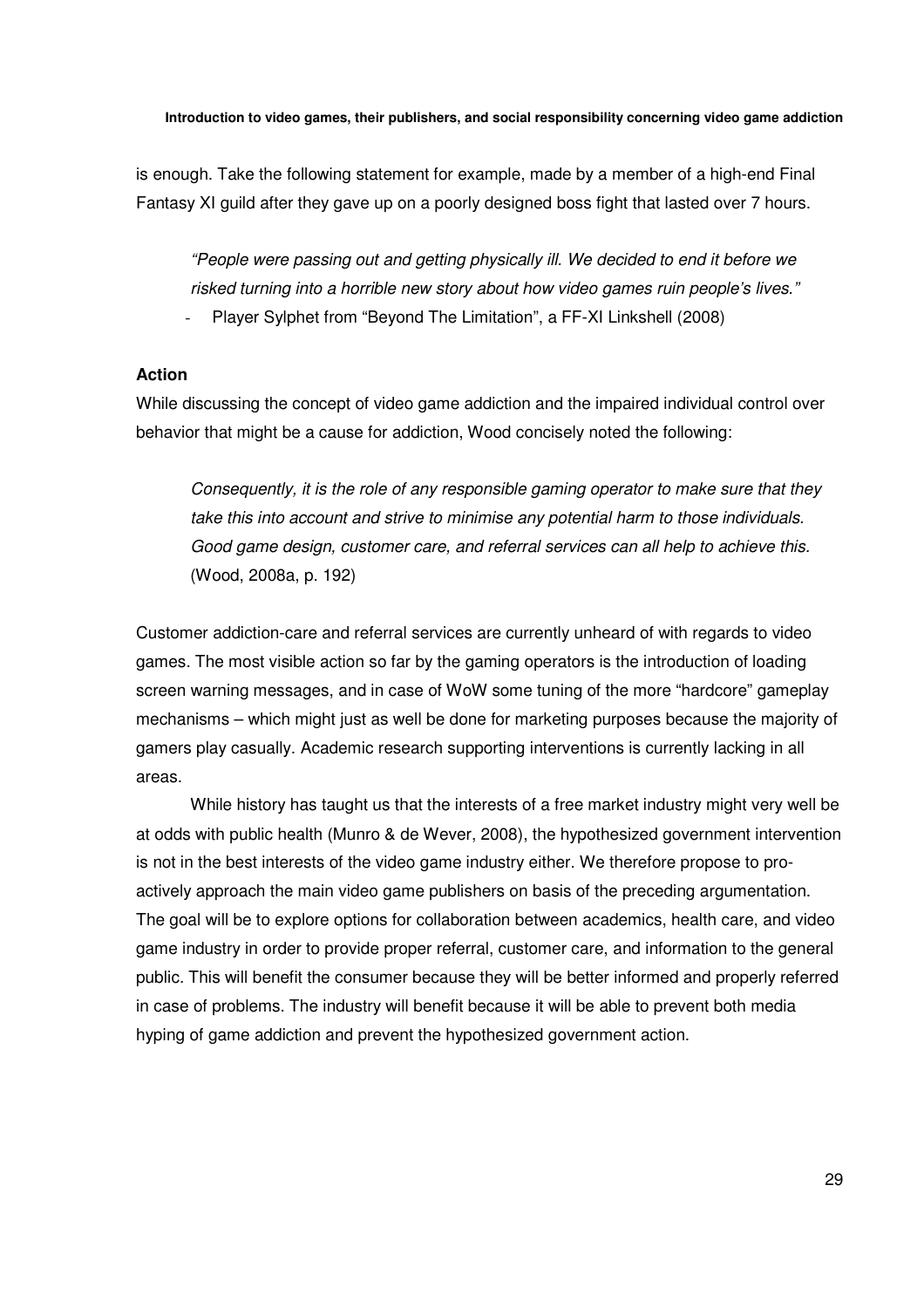## References

Activision-Blizzard. (2008). Vivendi And Activision Complete Transaction To Create Activision Blizzard. Retrieved from

http://investor.activision.com/releasedetail.cfm?ReleaseID=320652.

AMA. (2006). *American Medical Association: Warning Labels on Video Games*. AMA.

- American Psychiatric Association. (2000). *Diagnostic and statistical manual of mental disorders* (4th ed.). Washington DC: American Psychiatric Association.
- Anonymous. (2008a, May 23). BREAKING: id Software Leaves ESA. *GamePolitics*. Retrieved from http://www.gamepolitics.com/2008/05/23/breaking-id-software-leaves-esa.

Anonymous. (2008b). History of video games. In *Wikipedia.org*. Retrieved from http://en.wikipedia.org/wiki/History of video games.

- ANP. (2007, July 5). Keith Bakker begint kliniek tegen gameverslaving. *Nu.nl*. Retrieved from http://www.nu.nl/internet/1141885/keith-bakker-begint-kliniek-tegengameverslaving.html.
- Blizzard Entertainment. (2008). World Of Warcraft® Reaches New Milestone: 10 Million Subscribers. Retrieved January 21, 2008, from http://www.blizzard.com/us/press/080122.html.
- Block, J. J. (2008). Issues for DSM-V: Internet addiction. *American Journal of Psychiatry*, *165*(3), 306-307.
- Brewer, J. A., & Potenza, M. N. (2008). The neurobiology and genetics of impulse control disorders: Relationships to drug addictions. *Biochemical Pharmacology*, *75*(1), 63-75.
- Cadin, L., & Guérin, F. (2006). What Can We Learn from the Video Games Industry? *European Management Journal*, *24*(4), 248-255.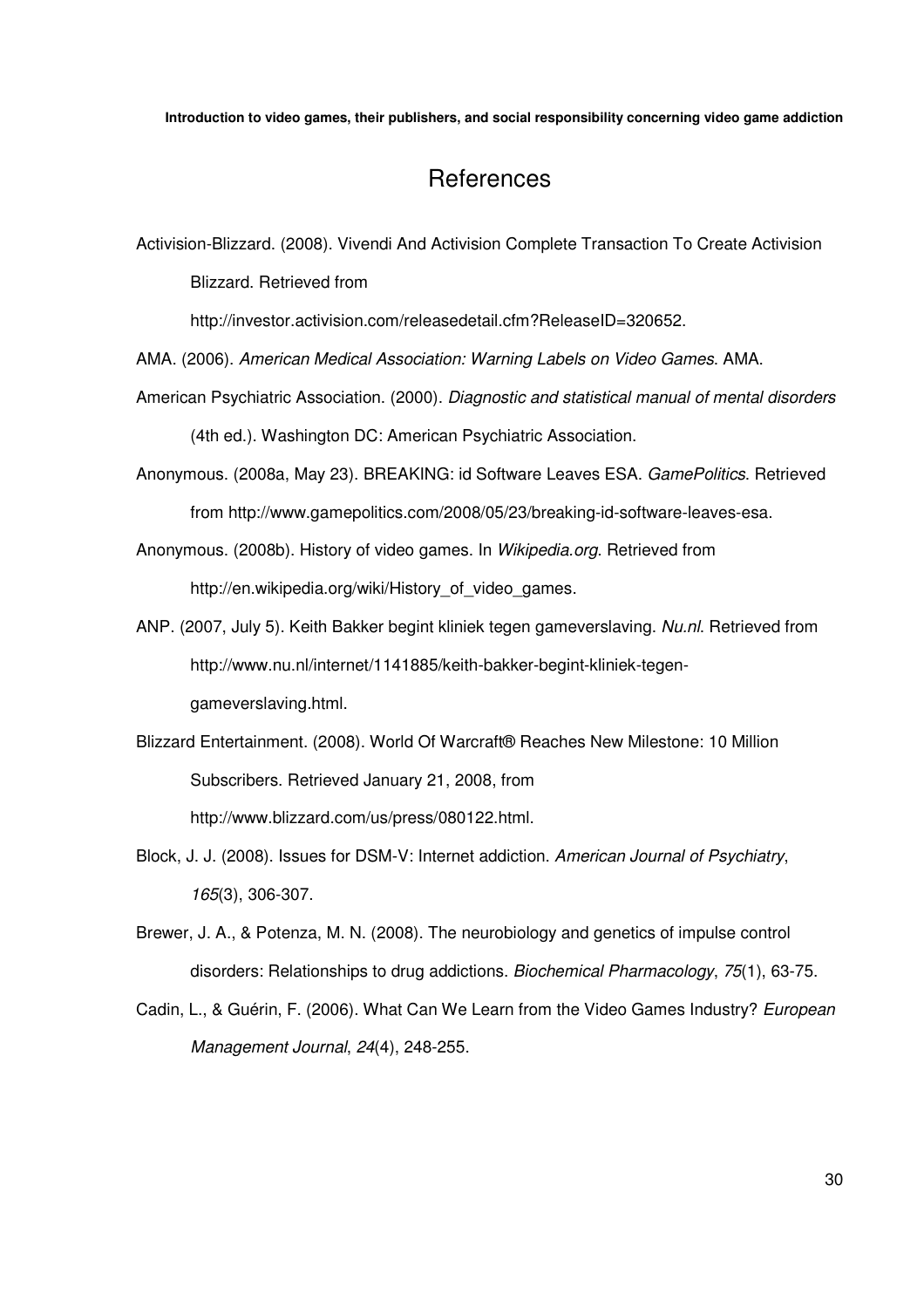- Chappell, D., Eatough, V., Davies, M. N. O., & Griffiths, M. D. (2006). EverQuest —It's Just a Computer Game Right? An Interpretative Phenomenological Analysis of Online Gaming Addiction. *International Journal of Mental Health and Addiction*, *4*(3), 205-216.
- Chris. (2008, June 24). Add Crave Entertainment to the List of Ex-ESA Members. *Gaming Today*. Retrieved December 14, 2008, from http://news.filefront.com/add-craveentertainment-to-the-list-of-ex-esa-members/.
- Control Online. (2008). Control. Het tijdschrift over gamesontwikkeling. Retrieved May 5, 2009, from http://www.control-online.nl/.
- CSPH. (2007). *Council on Science and Public Health Emotional and Behavioral Effects, Including Addictive Potential, of Video Games*. Retrieved from www.amaassn.org/ama1/pub/upload/mm/467/csaph12a07.doc.
- Dobbyn, T. (2008, August 20). An EA merger with Take-Two gets U.S. antitrust OK. *Reuters*. Retrieved December 2, 2008, from

http://www.reuters.com/article/technologyNews/idUSN1842132920080820.

eBizMBA. (2008). Top 25 Most Popular Video Game Sites June 2008.

Electronic Arts. (2008, May 13). EA reports fourth quarter and fiscal year 2008 results. Retrieved from http://media.corporate-ir.net/media\_files/IROL/88/88189/Q4Release.pdf.

ESA. (2007). *2007 Sales, Demographic and Usage Data, Essential Facts About the Computer and Video Game Industry*. Washington DC: Entertainment Software Association.

ESA. (2008). *Essential Facts about games and violence*. Entertainment Software Association.

Game Rankings. (2008). Game Rankings - Best and the Worst: reviews. Retrieved from http://www.gamerankings.com/.

Griffiths, M. D. (2008). Videogame Addiction: Further Thoughts and Observations. *International Journal of Mental Health and Addiction*, *6*(2), 182-185.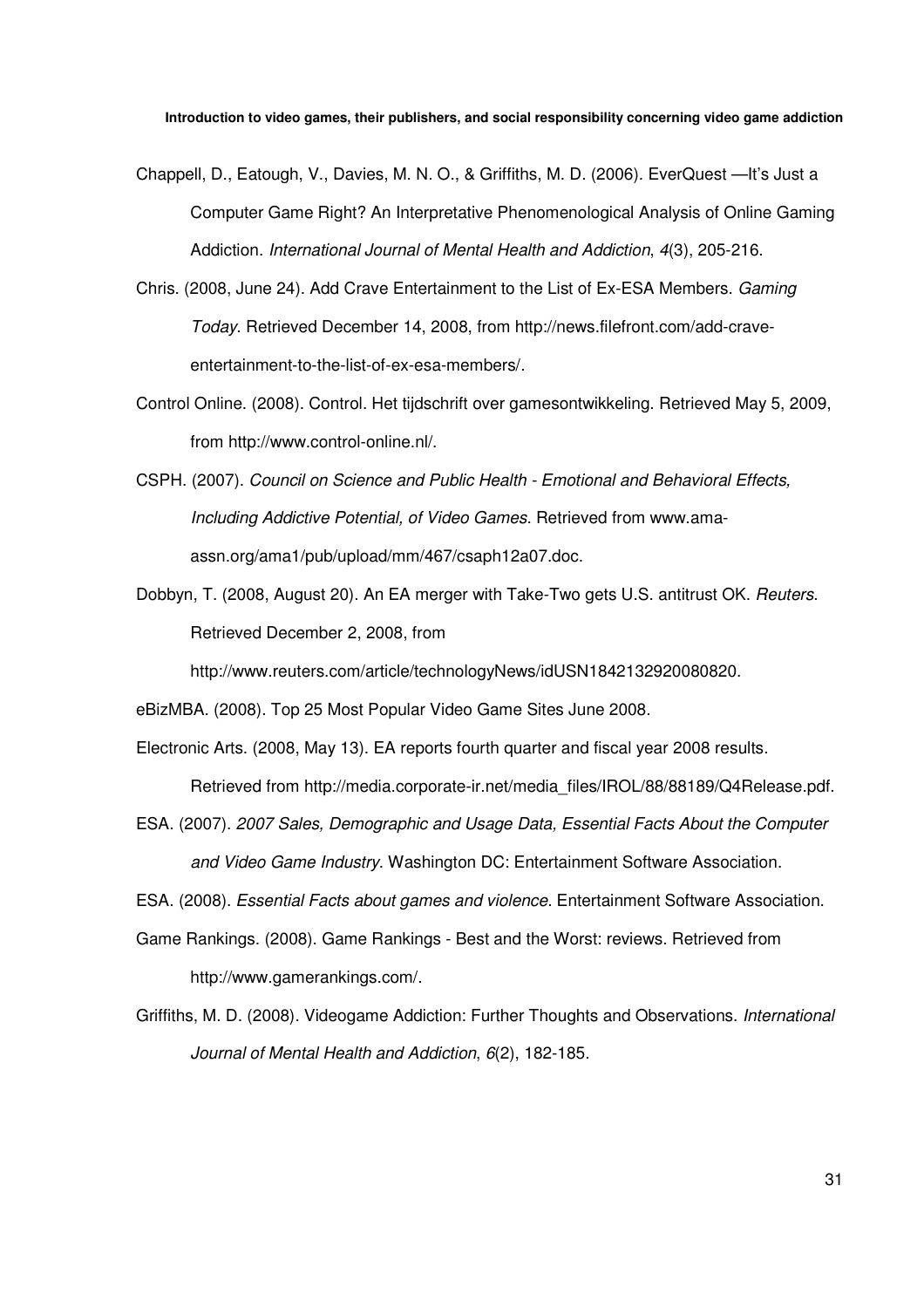- Griffiths, M. D., & Davies, M. N. O. (2005). Does video game addiction exist? In J. Raessens & J. Goldstein (Eds.), *Handbook of Computer Game Studies* (pp. 361-369). Cambridge: MA MIT Press.
- Grusser, S. M., Thalemann, R., & Griffiths, M. D. (2007). Excessive Computer Game Playing: Evidence for Addiction and Aggression? *CyberPsychology & Behavior*, *10*(2), 290-292.
- Iwatani Kane, Y. (2008). Keeping Up Nintendo's Momentum. *The Wall Street Journal*. Retrieved August 3, 2008, from http://online.wsj.com/article/SB121780805792108617.html.
- Jordan, J. (2008). PS 3 is definitely beating 360 in some areas of online. *Develop Magazine*. Retrieved from http://www.developmag.com/news/30310/PS3-is-definitely-beating-360 in-some-areas-of-online.
- Kaplan, J. (2008, September 4). MMO-Champion BlueTracker Constructive Feedback for server first titles (Tigole - a.k.a. Jeffrey Kaplan). Retrieved January 9, 2009, from http://blue.mmo-champion.com/1/9336520906-constructive-feedback-for-server-firsttitles.html.
- Keepers, G. A. (1990). Pathological preoccupation with video games. *Journal of the American Academy of Child and Adolescent Psychiatry*, *29*(1), 49-50.
- Lee, M., Ko, Y. H., Song, H. S., Kwon, K. H., Lee, H. S., Nam, M., et al. (2007). Characteristics of Internet use in relation to game genre in Korean adolescents. *CyberPsychology and Behavior*, *10*(2), 278-285.
- Meerkerk, G. J., Van den Eijnden, R. J. J. M., Vermulst, A. A., & Garretsen, H. F. L. (2009). The Compulsive Internet Use Scale (CIUS): Some Psychometric Properties. *CyberPsychology & Behavior*, *12*(1), 1-6.
- Munro, G., & de Wever, J. (2008). Culture clash: alcohol marketing and public health aspirations. *Drug and Alcohol Review*, *27*(2), 204 - 211.
- NLGD. (2008). NLGD Foundation. Retrieved May 6, 2009, from http://www.nlgd.nl.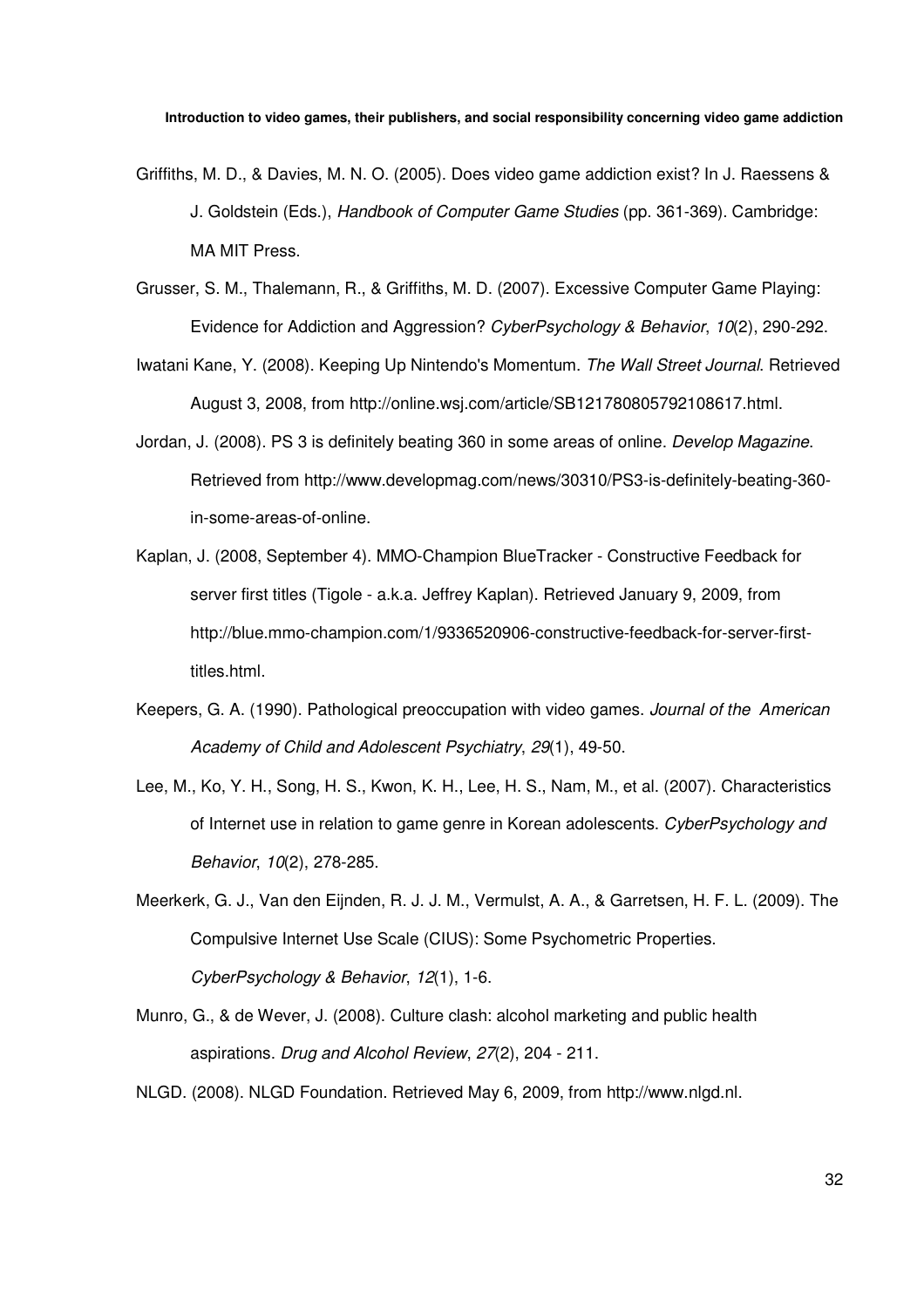- NPD. (2008a). Leading Market Research Firms Join Forces To Provide First Multi Continent View Of Video Game Software Sales.
- NPD. (2008b). Extreme Gamers Spend An Average of 45 Hours Per Week Playing Video Games. New Study Profiles Seven Gaming Segments by Key Behavioral Metrics, Usage Patterns and Purchasing Preferences. Retrieved August 10, 2008, from http://www.npd.com/press/releases/press\_080811.html.

Orford, J. (2001). Addiction as excessive appetite. *Addiction*, *96*(1), 15-31.

- Piret, R. (2006). Nicolas Gaume's views on the video games sector. *European Management Journal*, *24*(4), 299-309.
- Potenza, M. N. (2006). Should addictive disorders include non-substance-related conditions? *Addiction*, *101*(s1), 142-151.
- Reuter, J., Raedler, T., Rose, M., Hand, I., Gläscher, J., & Büchel, C. (2005). Pathological gambling is linked to reduced activation of the mesolimbic reward system. *Nature Neuroscience*, *8*, 147 - 148.
- Room, R., Turner, N. E., & Ialomiteanu, A. (1999). Community effects of the opening of the Niagara casino. *Addiction*, *94*(10), 1449-1466.
- Sliwinski, A. (2005, May 16). Breaking: LucasArts leaves the ESA [update]. *Joystiq*. Retrieved December 16, 2008, from http://www.joystiq.com/2008/05/16/lucasarts-leaves-the-esa/.
- Sliwinski, A. (2008, May 2). Breaking: Activision and Vivendi discontinue ESA membership. *Joystiq*. Retrieved from http://www.joystiq.com/2008/05/02/breaking-activision-andvivendi-discontinue-esa-membership/.
- Smeaton, M., & Griffiths, M. D. (2004). Internet Gambling and Social Responsibility: An Exploratory Study. *CyberPsychology & Behavior*, *7*(1), 49-57.
- Steampowered.com. (2008a). Steam Reaches 15 Million Accounts. Retrieved February 6, 2008, from http://store.steampowered.com/news/1431/.